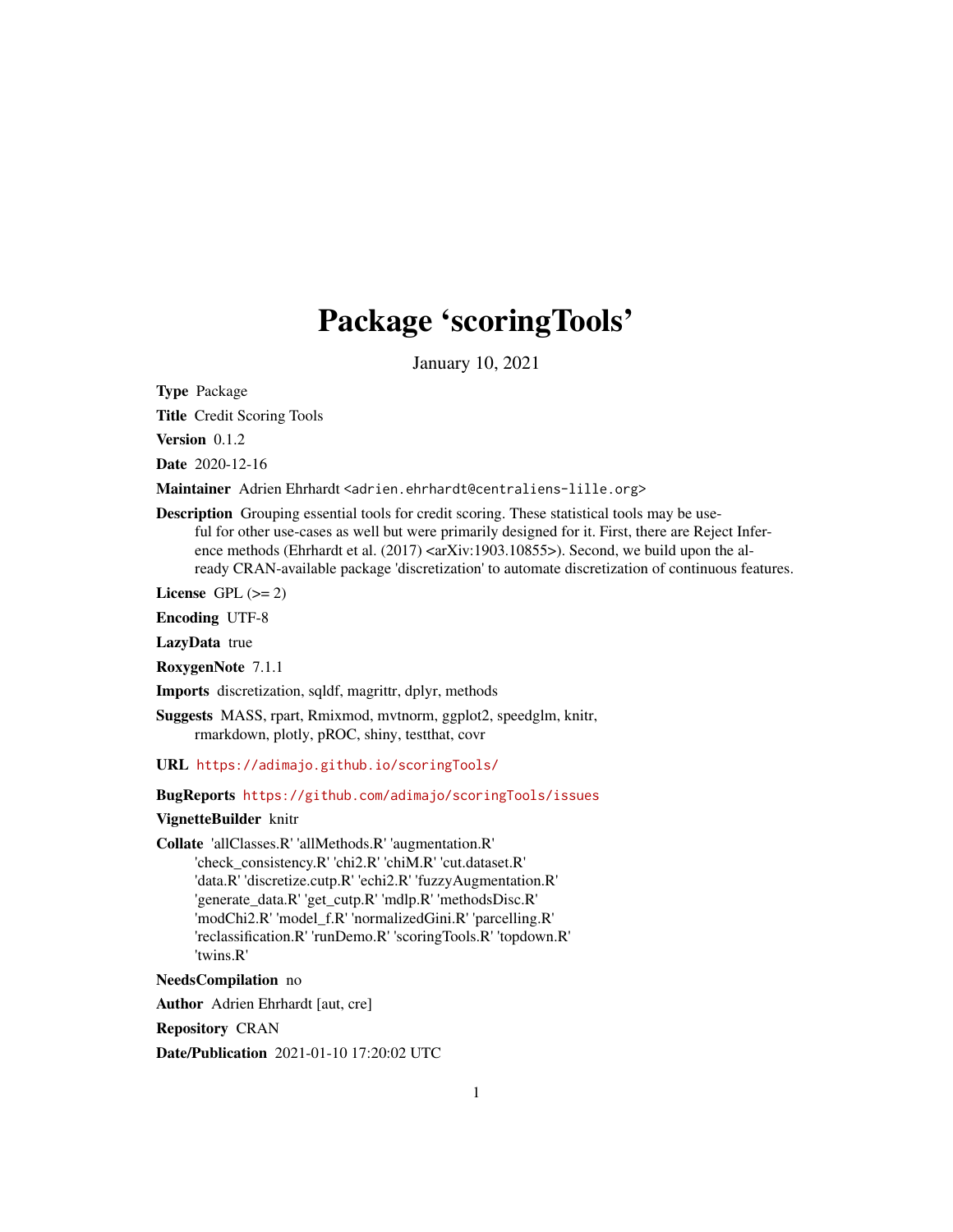## <span id="page-1-0"></span>R topics documented:

|  |  |  |  |  |  |  |  |  |  |  |  |  |  | 3              |
|--|--|--|--|--|--|--|--|--|--|--|--|--|--|----------------|
|  |  |  |  |  |  |  |  |  |  |  |  |  |  |                |
|  |  |  |  |  |  |  |  |  |  |  |  |  |  |                |
|  |  |  |  |  |  |  |  |  |  |  |  |  |  | $\overline{7}$ |
|  |  |  |  |  |  |  |  |  |  |  |  |  |  |                |
|  |  |  |  |  |  |  |  |  |  |  |  |  |  | - 8            |
|  |  |  |  |  |  |  |  |  |  |  |  |  |  |                |
|  |  |  |  |  |  |  |  |  |  |  |  |  |  |                |
|  |  |  |  |  |  |  |  |  |  |  |  |  |  |                |
|  |  |  |  |  |  |  |  |  |  |  |  |  |  |                |
|  |  |  |  |  |  |  |  |  |  |  |  |  |  |                |
|  |  |  |  |  |  |  |  |  |  |  |  |  |  |                |
|  |  |  |  |  |  |  |  |  |  |  |  |  |  |                |
|  |  |  |  |  |  |  |  |  |  |  |  |  |  |                |
|  |  |  |  |  |  |  |  |  |  |  |  |  |  |                |
|  |  |  |  |  |  |  |  |  |  |  |  |  |  |                |
|  |  |  |  |  |  |  |  |  |  |  |  |  |  |                |
|  |  |  |  |  |  |  |  |  |  |  |  |  |  |                |
|  |  |  |  |  |  |  |  |  |  |  |  |  |  |                |
|  |  |  |  |  |  |  |  |  |  |  |  |  |  |                |
|  |  |  |  |  |  |  |  |  |  |  |  |  |  |                |
|  |  |  |  |  |  |  |  |  |  |  |  |  |  |                |
|  |  |  |  |  |  |  |  |  |  |  |  |  |  | 26             |

scoringTools-package *Credit Scoring Tools.*

#### Description

Refer to the package's vignette.

#### Author(s)

Maintainer: Adrien Ehrhardt <adrien.ehrhardt@centraliens-lille.org>

#### See Also

Useful links:

- <https://adimajo.github.io/scoringTools/>
- Report bugs at <https://github.com/adimajo/scoringTools/issues>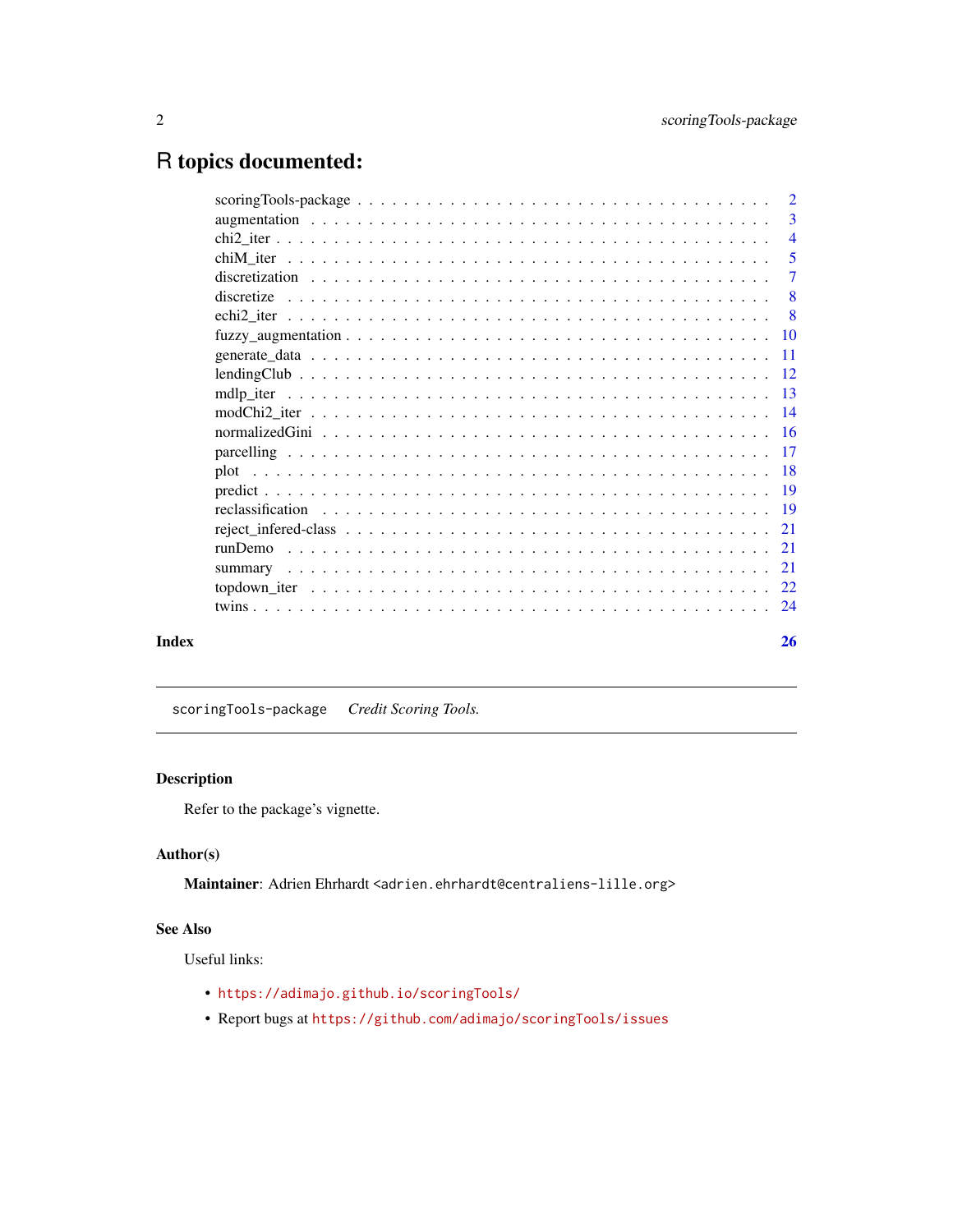<span id="page-2-0"></span>augmentation *Augmentation*

#### Description

This function performs Reject Inference using the Augmentation technique. Note that this technique is theoretically better than using the financed clients scorecard in the MAR and misspecified model case.

#### Usage

augmentation(xf, xnf, yf)

#### **Arguments**

| хf  | The matrix of financed clients' characteristics to be used in the scorecard.                                                             |
|-----|------------------------------------------------------------------------------------------------------------------------------------------|
| xnf | The matrix of not financed clients' characteristics to be used in the scorecard<br>(must be the same features in the same order as xf!). |
| vf  | The matrix of financed clients' labels                                                                                                   |

#### Details

This function performs the Augmentation method on the data. When provided with labeled observations  $(x^{\ell}, y)$ , it first fits the logistic regression model  $p_{\theta}$  of  $x^{\ell}$  on y, then reweighs labeled observations according to their probability of being sampled, i.e. calculates the predicted probabilities of  $p_\theta$  on all observations, defines score-bands and calculates, in each of these score-bands, the probability of having been accepted as the proportion of labeled samples in that score-band. It then refits a logistic regression model  $p_n$  on the labeled samples.

#### Value

List containing the model using financed clients only and the model produced using the Augmentation method.

#### Author(s)

Adrien Ehrhardt

#### References

Enea, M. (2015), speedglm: Fitting Linear and Generalized Linear Models to Large Data Sets, <https://CRAN.R-project.org/package=speedglm> Ehrhardt, A., Biernacki, C., Vandewalle, V., Heinrich, P. and Beben, S. (2018), Reject Inference Methods in Credit Scoring: a rational review,

#### See Also

glm, speedglm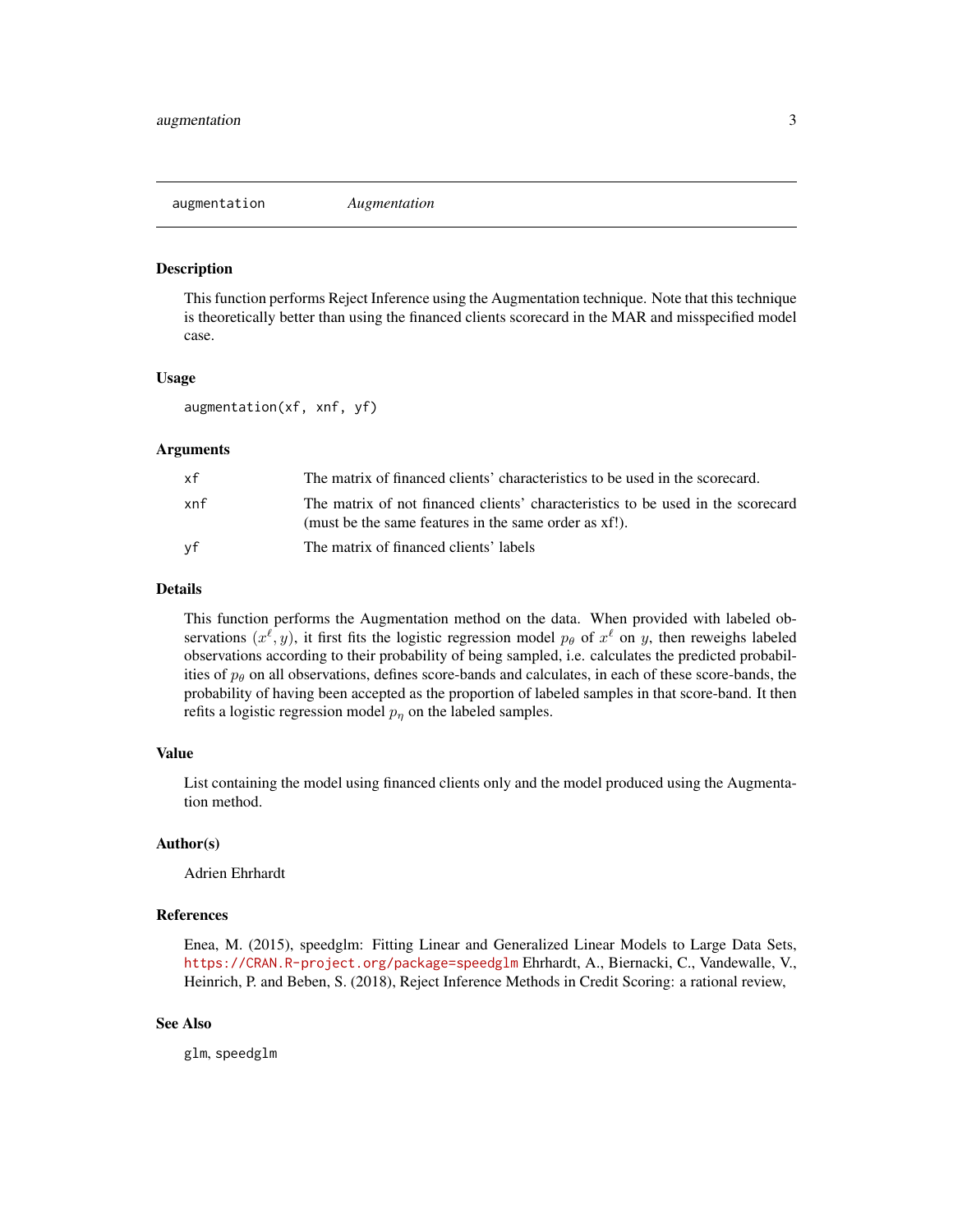#### Examples

```
# We simulate data from financed clients
df \le generate_data(n = 100, d = 2)
xf \leftarrow df[, -ncol(df)]vf \leftarrow df$v
# We simulate data from not financed clients (MCAR mechanism)
xnf <- generate_data(n = 100, d = 2)[, -ncol(df)]
augmentation(xf, xnf, yf)
```
chi2\_iter *Wrapper function for the chi2 function from the discretization package.*

#### Description

This function discretizes a training set using the chi2 method and the user-provided parameters and chooses the best discretization scheme among them based on a user-provided criterion and eventually a test set.

#### Usage

```
chi2_iter(
 predictors,
 labels,
  test = FALSE,validation = FALSE,
 proportions = c(0.3, 0.3),
 criterion = "gini",
 param = list(list(ab = 0.001, del = 0.5)))
```
#### Arguments

| predictors  | The matrix array containing the numeric attributes to discretize.                                                                                                                                                                                                                                                  |
|-------------|--------------------------------------------------------------------------------------------------------------------------------------------------------------------------------------------------------------------------------------------------------------------------------------------------------------------|
| labels      | The actual labels of the provided predictors $(0/1)$ .                                                                                                                                                                                                                                                             |
| test        | Boolean: True if the algorithm should use predictors to construct a test set on<br>which to search for the best discretization scheme using the provided criterion<br>(default: TRUE).                                                                                                                             |
| validation  | Boolean : True if the algorithm should use predictors to construct a validation<br>set on which to calculate the provided criterion using the best discretization<br>scheme (chosen thanks to the provided criterion on either the test set (if true) or<br>the training set (otherwise)) (default: TRUE).         |
| proportions | The list of the (2) proportions wanted for test and validation set. Only the first is<br>used when there is only one of either test or validation that is set to TRUE. Pro-<br>duces an error when the sum is greater to one. Useless if both test and validation<br>are set to FALSE. Default: $list(0.2, 0.2)$ . |

<span id="page-3-0"></span>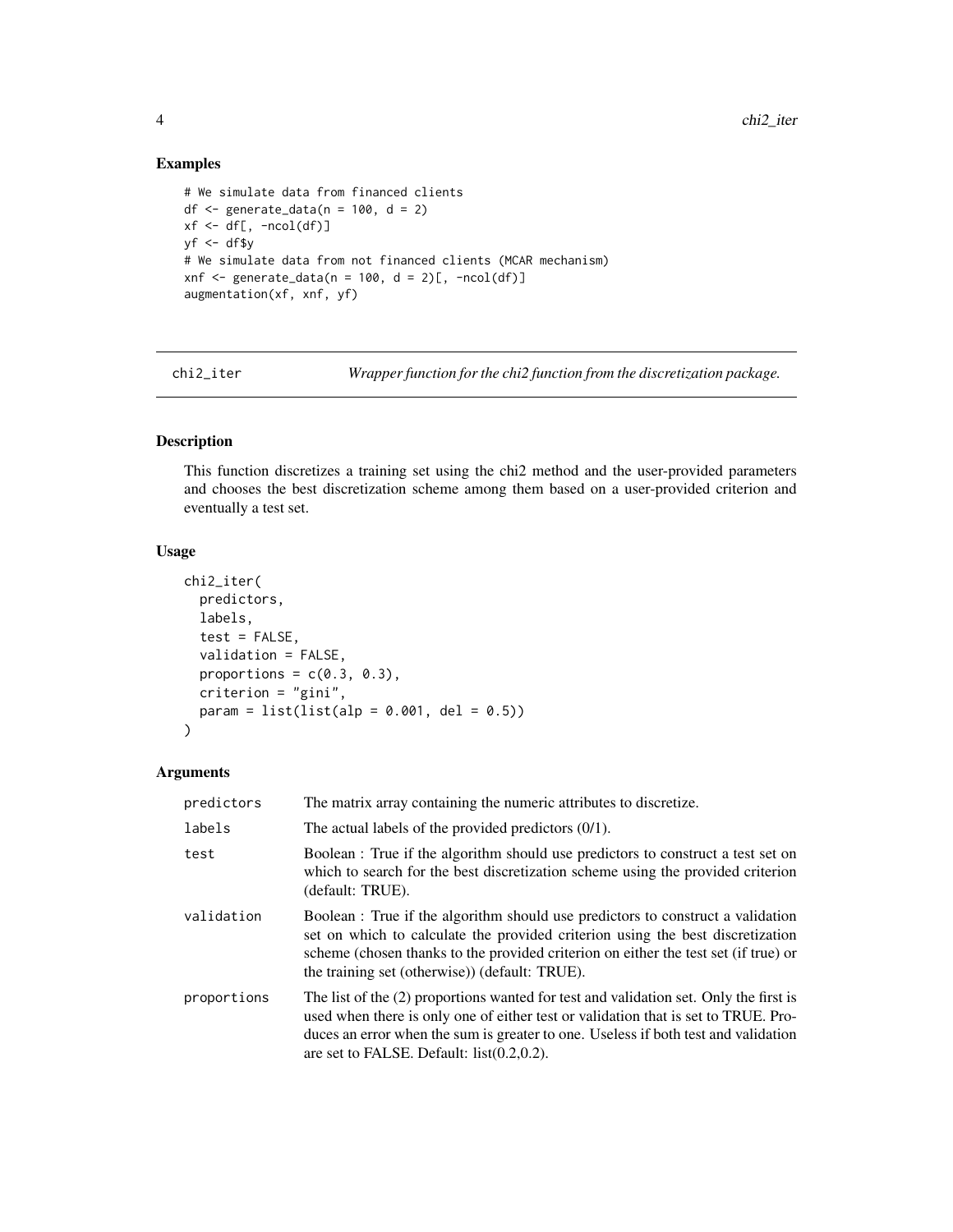#### <span id="page-4-0"></span>chiM\_iter 5

| criterion | The criterion ('gini','aic','bic') to use to choose the best discretization scheme                                   |
|-----------|----------------------------------------------------------------------------------------------------------------------|
|           | among the generated ones (default: 'gini'). Nota Bene: it is best to use 'gini'                                      |
|           | only when test is set to TRUE and 'aic' or 'bic' when it is not. When using 'aic'                                    |
|           | or 'bic' with a test set, the likelihood is returned as there is no need to penalize<br>for generalization purposes. |
| param     | List providing the parameters to test (see ?discretization::chi2, default=list(list(alp= $0.001$ ,<br>$del=0.5)$ ).  |

#### Author(s)

Adrien Ehrhardt

#### References

Enea, M. (2015), speedglm: Fitting Linear and Generalized Linear Models to Large Data Sets, <https://CRAN.R-project.org/package=speedglm>

HyunJi Kim (2012). discretization: Data preprocessing, discretization for classification. R package version 1.0-1. <https://CRAN.R-project.org/package=discretization>

Liu, H. and Setiono, R. (1995). Chi2: Feature selection and discretization of numeric attributes, *Tools with Artificial Intelligence*, 388–391.

#### Examples

```
# Simulation of a discretized logit model
x \le - matrix(runif(300), nrow = 100, ncol = 3)
cuts \leq seq(0, 1, length.out = 4)
xd <- apply(x, 2, function(col) as.numeric(cut(col, cuts)))
theta \leq t(matrix(c(0, 0, 0, 2, 2, 2, -2, -2, -2), ncol = 3, nrow = 3))
log_odd <- rowSums(t(sapply(seq_along(xd[, 1]), function(row_id) {
  sapply(
    seq_along(xd[row_id, ]),
    function(element) theta[xd[row_id, element], element]
  )
})))
y \le - stats::rbinom(100, 1, 1 / (1 + exp(-log_odd)))
chi2_iter(x, y)
```
chiM\_iter *Wrapper function for the chiMerge function from the discretization package.*

#### Description

This function discretizes a training set using the chiMerge method and the user-provided parameters and chooses the best discretization scheme among them based on a user-provided criterion and eventually a test set.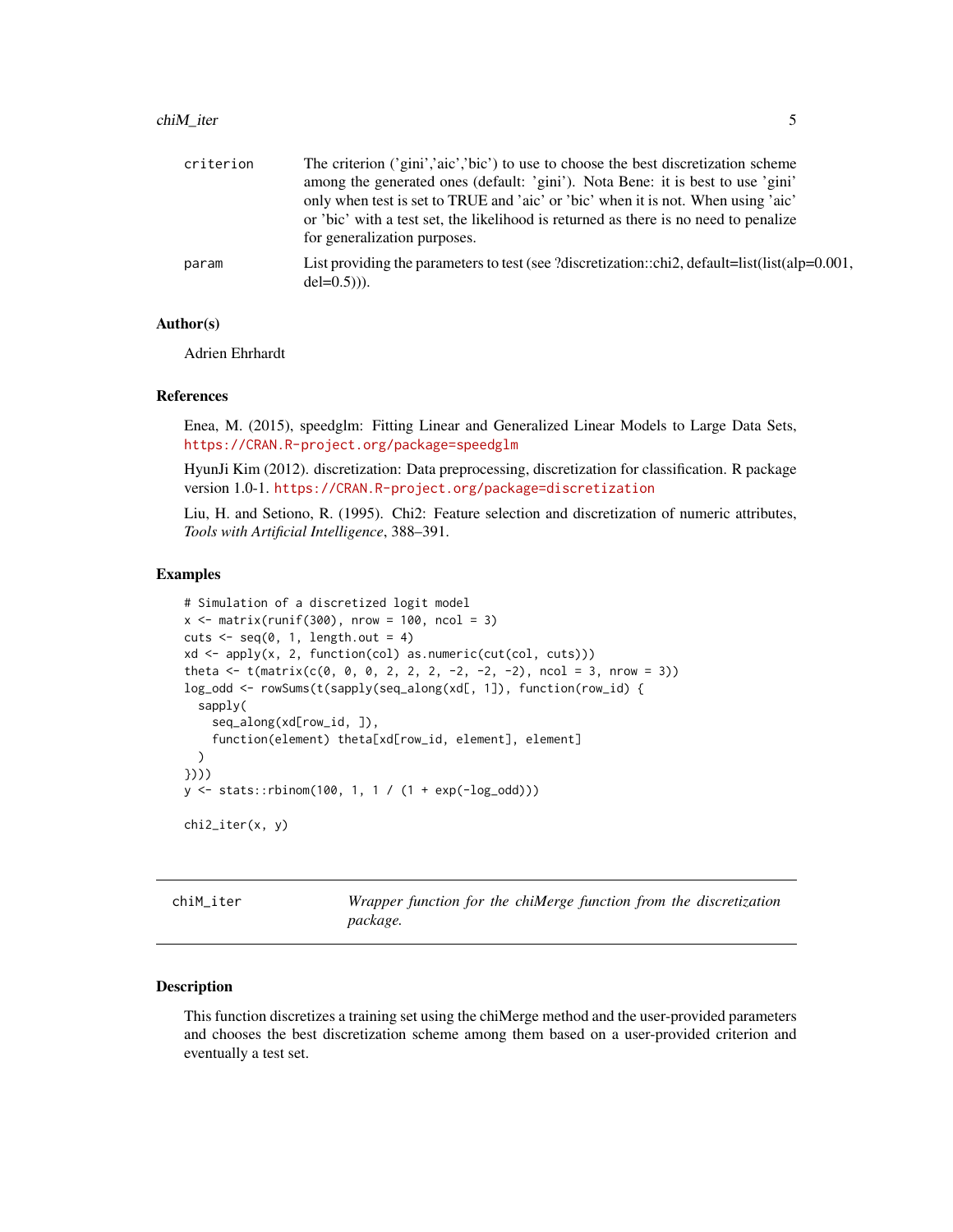#### Usage

```
chiM_iter(
  predictors,
  labels,
  test = FALSE,
  validation = FALSE,
  proportions = c(0.3, 0.3),
  criterion = "gini",
  param = list(alpha = 0.05))
```
#### Arguments

| predictors  | The matrix array containing the numeric attributes to discretize.                                                                                                                                                                                                                                                                                                                  |
|-------------|------------------------------------------------------------------------------------------------------------------------------------------------------------------------------------------------------------------------------------------------------------------------------------------------------------------------------------------------------------------------------------|
| labels      | The actual labels of the provided predictors $(0/1)$ .                                                                                                                                                                                                                                                                                                                             |
| test        | Boolean : True if the algorithm should use predictors to construct a test set on<br>which to search for the best discretization scheme using the provided criterion<br>(default: TRUE).                                                                                                                                                                                            |
| validation  | Boolean : True if the algorithm should use predictors to construct a validation<br>set on which to calculate the provided criterion using the best discretization<br>scheme (chosen thanks to the provided criterion on either the test set (if true) or<br>the training set (otherwise)) (default: TRUE).                                                                         |
| proportions | The list of the (2) proportions wanted for test and validation set. Only the first is<br>used when there is only one of either test or validation that is set to TRUE. Pro-<br>duces an error when the sum is greater to one. Useless if both test and validation<br>are set to FALSE. Default: $list(0.2, 0.2)$ .                                                                 |
| criterion   | The criterion ('gini','aic','bic') to use to choose the best discretization scheme<br>among the generated ones (default: 'gini'). Nota Bene: it is best to use 'gini'<br>only when test is set to TRUE and 'aic' or 'bic' when it is not. When using 'aic'<br>or 'bic' with a test set, the likelihood is returned as there is no need to penalize<br>for generalization purposes. |
| param       | List providing the parameters to test (see ?discretization::chiM, default=list(alpha<br>$= 0.05$ ).                                                                                                                                                                                                                                                                                |

#### Details

This function discretizes a dataset containing continuous features  $X$  in a supervised way, i.e. knowing observations of a binomial random variable Y which we would like to predict based on the discretization of  $X$ . To do so, the ChiMerge alorithm starts by putting each unique values of  $X$  in a separate value of the "discretized" categorical feature  $E$ . It then tests if two adjacent values of  $E$ are significantly different using the  $\chi^2$ -test. In the context of Credit Scoring, a logistic regression is fitted between the "discretized" features  $E$  and the response feature  $Y$ . As a consequence, the output of this function is the discretized features  $E$ , the logistic regression model of  $E$  on  $Y$  and the parameters used to get this fit.

#### Author(s)

Adrien Ehrhardt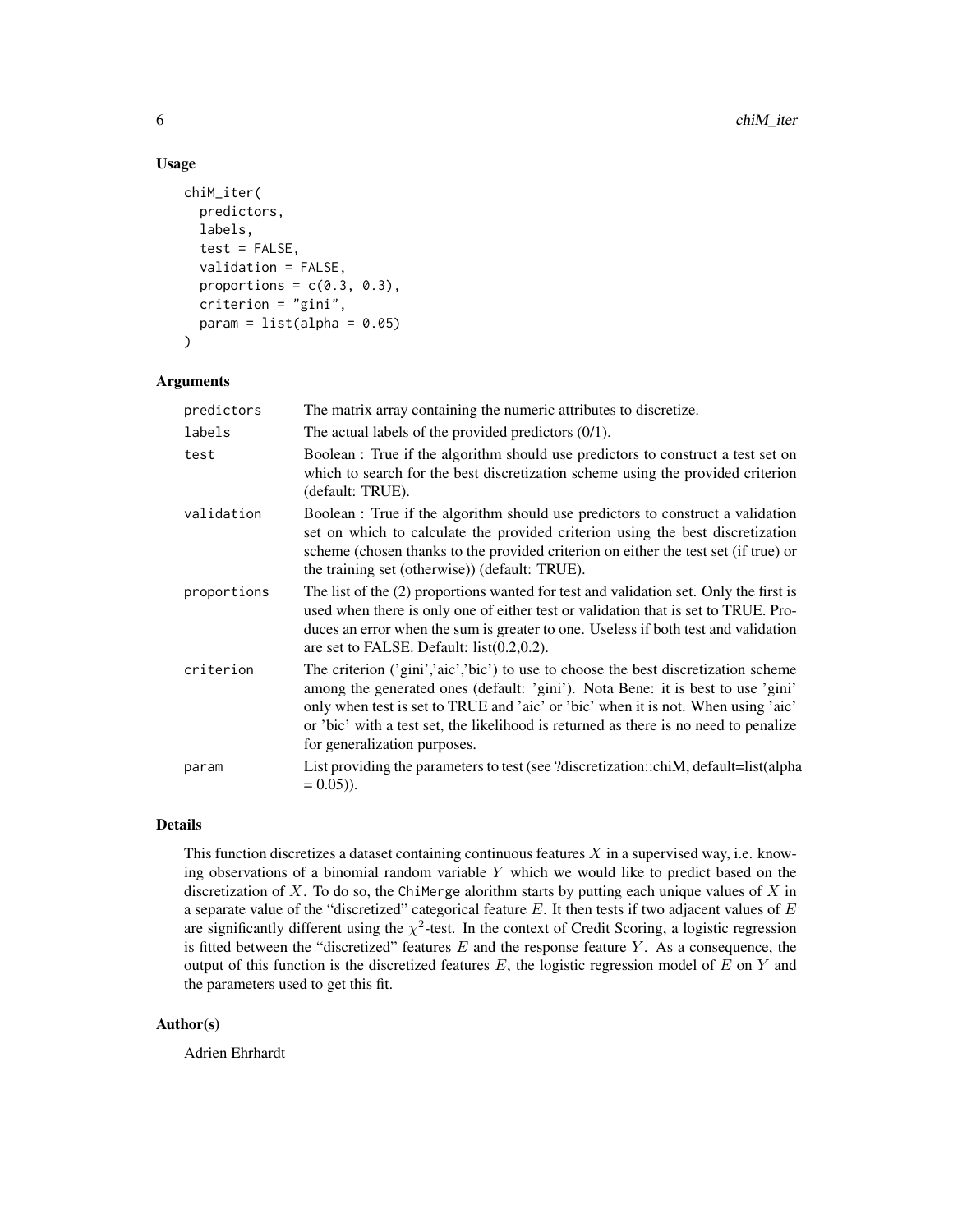#### <span id="page-6-0"></span>discretization and  $\overline{7}$

#### References

Enea, M. (2015), speedglm: Fitting Linear and Generalized Linear Models to Large Data Sets, <https://CRAN.R-project.org/package=speedglm>

HyunJi Kim (2012). discretization: Data preprocessing, discretization for classification. R package version 1.0-1. <https://CRAN.R-project.org/package=discretization>

Kerber, R. (1992). ChiMerge : Discretization of numeric attributes, *In Proceedings of the Tenth National Conference on Artificial Intelligence*, 123–128.

#### See Also

glm, speedglm, discretization

#### Examples

```
# Simulation of a discretized logit model
x \le matrix(runif(300), nrow = 100, ncol = 3)
cuts \leq seq(0, 1, length.out = 4)
xd <- apply(x, 2, function(col) as.numeric(cut(col, cuts)))
theta \leq t(matrix(c(0, 0, 0, 2, 2, 2, -2, -2, -2), ncol = 3, nrow = 3))
log_odd <- rowSums(t(sapply(seq_along(xd[, 1]), function(row_id) {
  sapply(
    seq_along(xd[row_id, ]),
    function(element) theta[xd[row_id, element], element]
  )
})))
y <- stats::rbinom(100, 1, 1 / (1 + exp(-log_odd)))
chiM_iter(x, y)
```
discretization *Class discretization*

#### **Description**

An S4 class to represent a discretization scheme.

#### **Slots**

method.name The name of the used discretization method.

parameters The parameters associated with the used method.

best.disc The best discretization scheme found by the method given its parameters.

performance The performance obtained with the method given its parameters.

- disc.data The discretized data: test set if test is TRUE; if test is FALSE and validation is TRUE, then it provides the discretized validation set. Otherwise, it provides the discretized training set.
- disc.data The continuous data: test set if test is TRUE; if test is FALSE and validation is TRUE, then it provides the discretized validation set. Otherwise, it provides the discretized training set.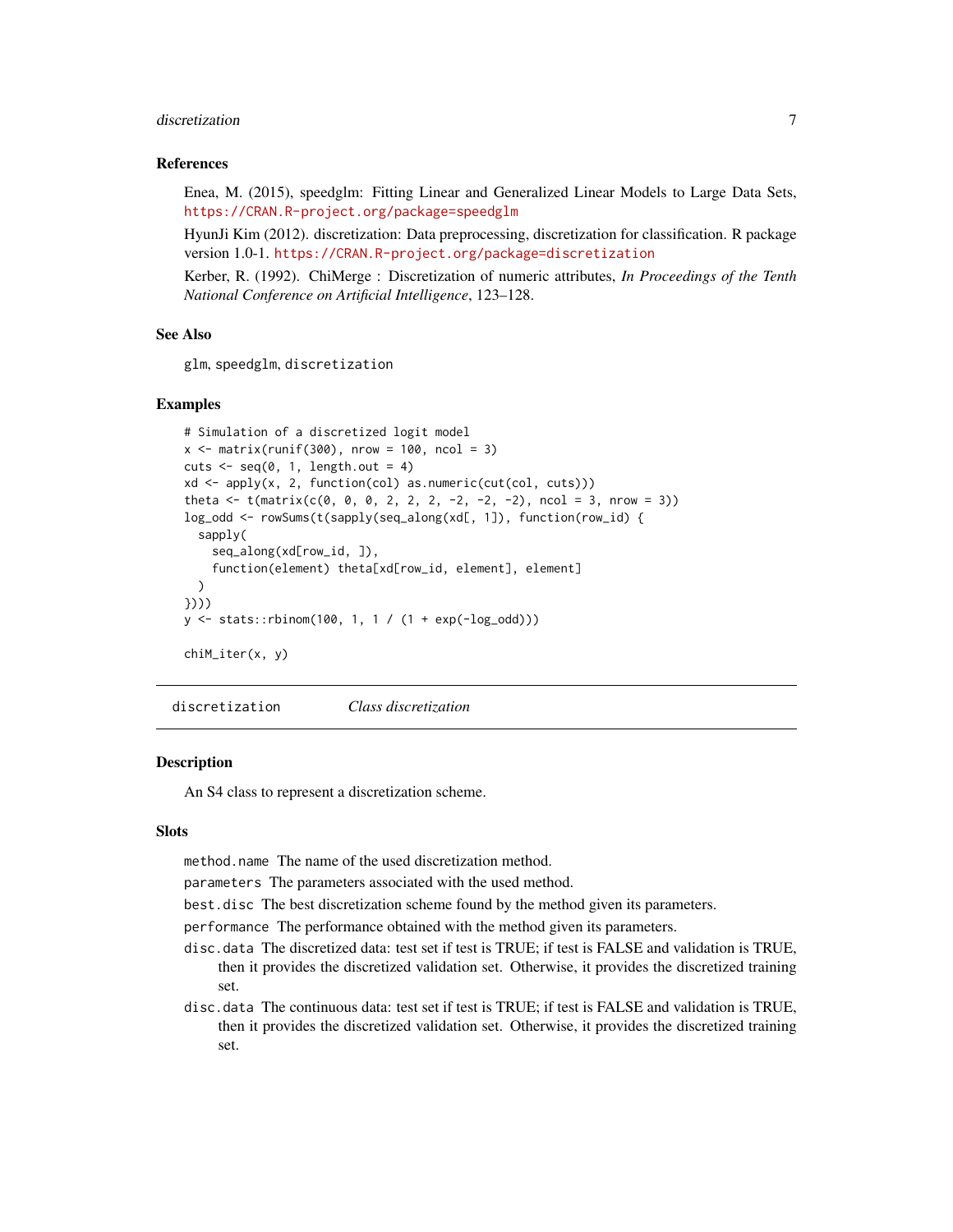#### Description

This defines the generic method "discretize" which will discretize a new input dataset given a discretization scheme of S4 class discretization.

#### Usage

```
discretize(object, data)
```
## S4 method for signature 'discretization' discretize(object, data)

#### Arguments

| object | the S4 discretization object |
|--------|------------------------------|
| data   | new data to discretize       |

#### Details

This function discretizes a new data set using a previously learnt discretization scheme.

| echi2_iter | Wrapper function for the extended Chi2 function from the discretiza- |
|------------|----------------------------------------------------------------------|
|            | tion package.                                                        |

#### Description

This function discretizes a training set using the extended Chi2 method and the user-provided parameters and chooses the best discretization scheme among them based on a user-provided criterion and eventually a test set.

#### Usage

```
echi2_iter(
  predictors,
  labels,
  test = FALSE,
  validation = FALSE,
  proportions = c(0.3, 0.3),
 criterion = "gini",
  param = list(alp = 0.5))
```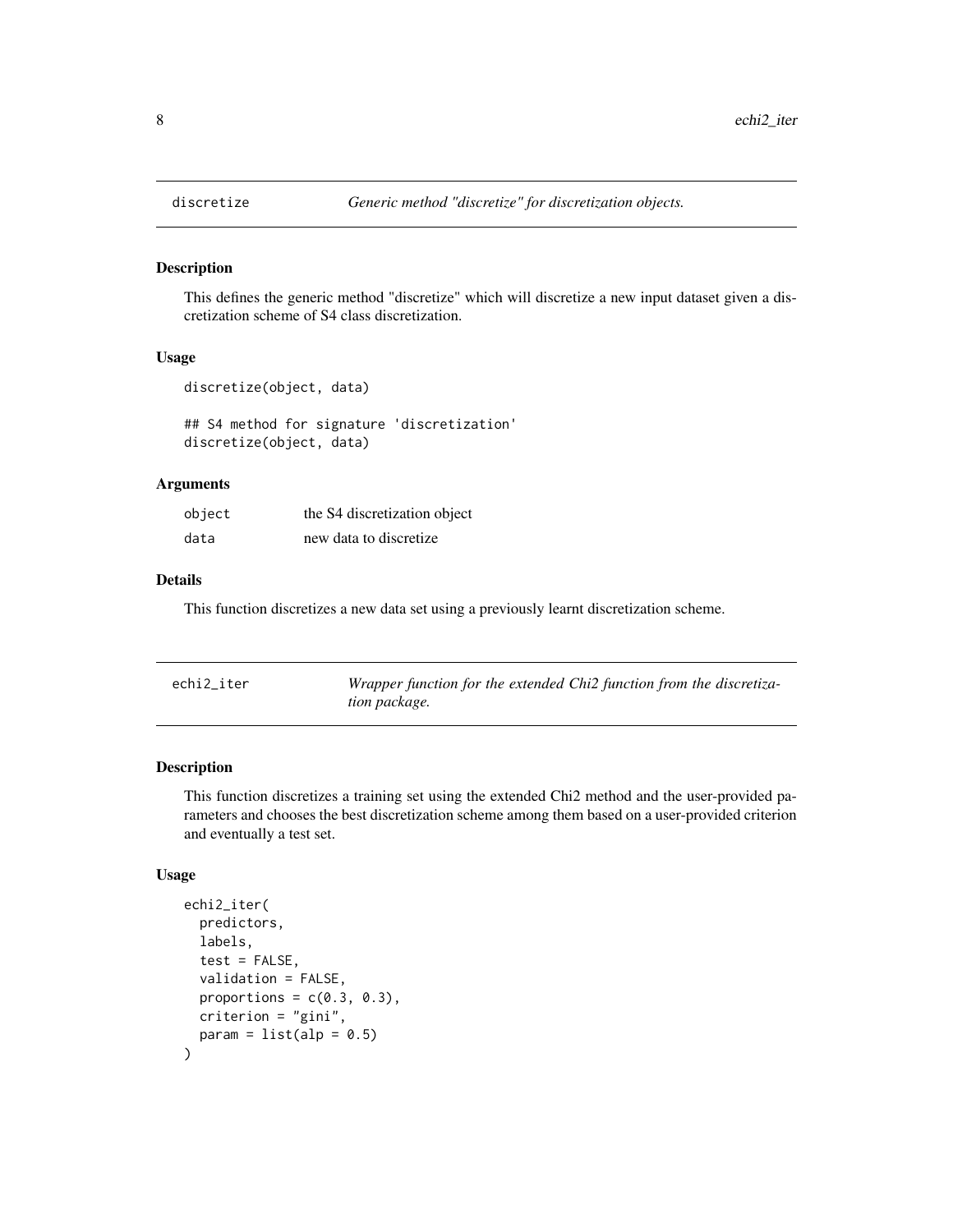#### echi2\_iter 9

#### Arguments

| predictors  | The matrix array containing the numeric attributes to discretize.                                                                                                                                                                                                                                                                                                                  |
|-------------|------------------------------------------------------------------------------------------------------------------------------------------------------------------------------------------------------------------------------------------------------------------------------------------------------------------------------------------------------------------------------------|
| labels      | The actual labels of the provided predictors $(0/1)$ .                                                                                                                                                                                                                                                                                                                             |
| test        | Boolean : True if the algorithm should use predictors to construct a test set on<br>which to search for the best discretization scheme using the provided criterion<br>(default: TRUE).                                                                                                                                                                                            |
| validation  | Boolean : True if the algorithm should use predictors to construct a validation<br>set on which to calculate the provided criterion using the best discretization<br>scheme (chosen thanks to the provided criterion on either the test set (if true) or<br>the training set (otherwise)) (default: TRUE).                                                                         |
| proportions | The list of the (2) proportions wanted for test and validation set. Only the first is<br>used when there is only one of either test or validation that is set to TRUE. Pro-<br>duces an error when the sum is greater to one. Useless if both test and validation<br>are set to FALSE. Default: $list(0.2, 0.2)$ .                                                                 |
| criterion   | The criterion ('gini','aic','bic') to use to choose the best discretization scheme<br>among the generated ones (default: 'gini'). Nota Bene: it is best to use 'gini'<br>only when test is set to TRUE and 'aic' or 'bic' when it is not. When using 'aic'<br>or 'bic' with a test set, the likelihood is returned as there is no need to penalize<br>for generalization purposes. |
| param       | List providing the parameters to test (see ?discretization::extendChi2, default=list(alp<br>$= 0.5$ ).                                                                                                                                                                                                                                                                             |

#### Details

This function discretizes a dataset containing continuous features  $X$  in a supervised way, i.e. knowing observations of a binomial random variable Y which we would like to predict based on the discretization of  $X$ . To do so, the ExtendedChi2 alorithm starts by putting each unique values of  $X$  in a separate value of the "discretized" categorical feature  $E$ . It then tests if two adjacent values of E are significantly different using the  $\chi^2$ -test. In the context of Credit Scoring, a logistic regression is fitted between the "discretized" features  $E$  and the response feature  $Y$ . As a consequence, the output of this function is the discretized features  $E$ , the logistic regression model of  $E$  on  $Y$  and the parameters used to get this fit.

#### Author(s)

Adrien Ehrhardt

#### References

Enea, M. (2015), speedglm: Fitting Linear and Generalized Linear Models to Large Data Sets, <https://CRAN.R-project.org/package=speedglm>

HyunJi Kim (2012). discretization: Data preprocessing, discretization for classification. R package version 1.0-1. <https://CRAN.R-project.org/package=discretization>

Liu, H. and Setiono, R. (1995). Chi2: Feature selection and discretization of numeric attributes, *Tools with Artificial Intelligence*, 388–391.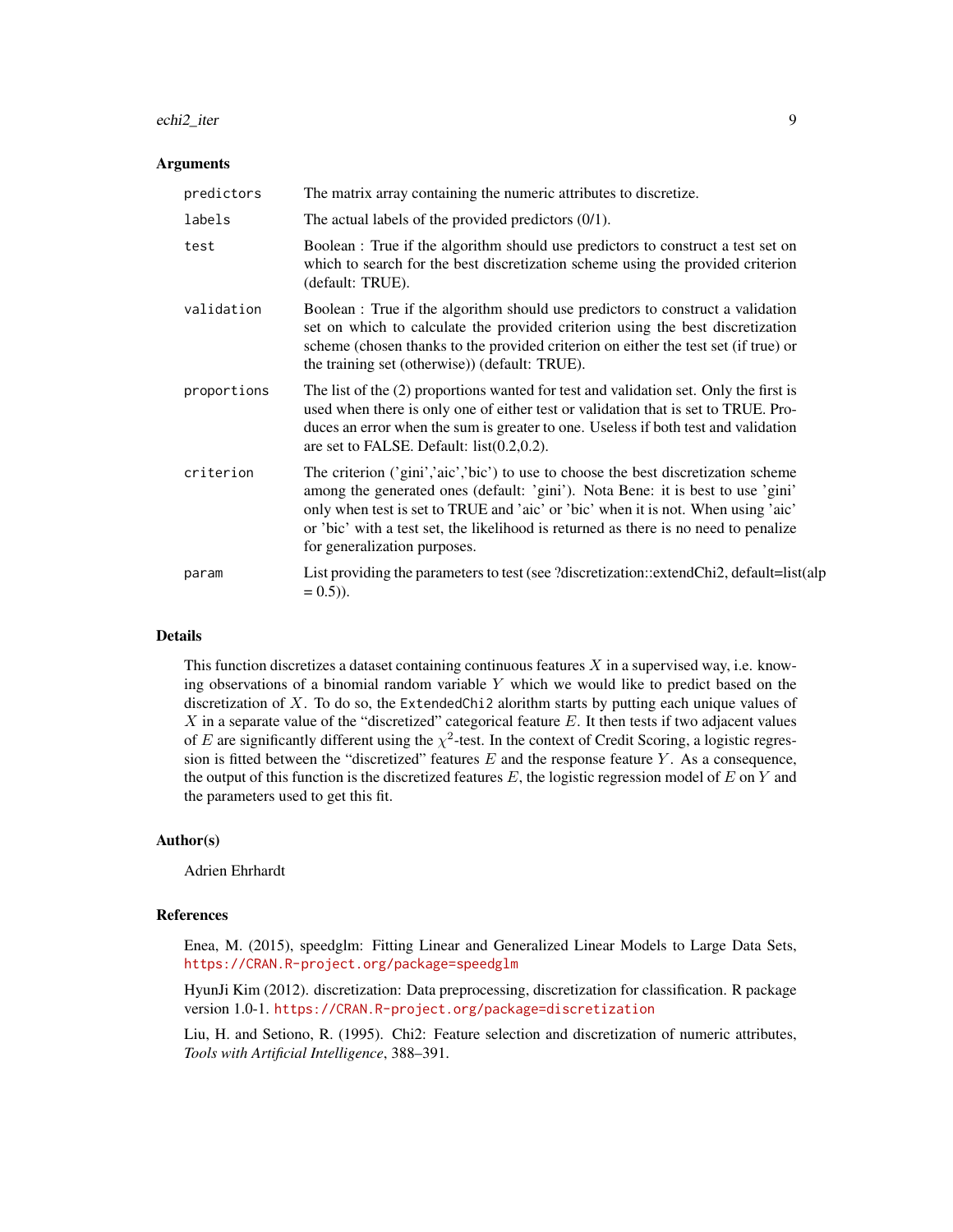#### See Also

glm, speedglm, discretization

#### Examples

```
# Simulation of a discretized logit model
x \le - matrix(runif(300), nrow = 100, ncol = 3)
cuts \leq seq(0, 1, length.out = 4)
xd <- apply(x, 2, function(col) as.numeric(cut(col, cuts)))
theta <- t(matrix(c(0, 0, 0, 2, 2, 2, -2, -2, -2), ncol = 3, nrow = 3))
log_odd <- rowSums(t(sapply(seq_along(xd[, 1]), function(row_id) {
  sapply(
    seq_along(xd[row_id, ]),
    function(element) theta[xd[row_id, element], element]
  )
})))
y <- stats::rbinom(100, 1, 1 / (1 + exp(-log_odd)))
echi2_iter(x, y)
```
fuzzy\_augmentation *Fuzzy Augmentation*

#### Description

This function performs Reject Inference using the Fuzzy Augmentation technique. Note that this technique has no theoretical foundation and should produce (under the identifiability assumption) the same parameters' estimates than the financed clients scorecard.

#### Usage

```
fuzzy_augmentation(xf, xnf, yf)
```
#### Arguments

| хf  | The matrix of financed clients' characteristics to be used in the scorecard.                                                    |
|-----|---------------------------------------------------------------------------------------------------------------------------------|
| xnf | The matrix of not financed clients' characteristics to be used in the scorecard<br>(must be the same in the same order as xf!). |
| vf  | The matrix of financed clients' labels                                                                                          |

#### Details

This function performs the Fuzzy Augmentation method on the data. When provided with labeled observations  $(x^{\ell}, y)$ , it first fits the logistic regression model  $p_{\theta}$  of  $x^{\ell}$  on  $y$ , then labels the unlabelled samples  $x^u$  with the predicted probabilities of  $p_\theta$ , i.e.  $\hat{y}^u = p_\theta(y|x^u)$  then refits a logistic regression model  $p_n$  on the whole sample.

<span id="page-9-0"></span>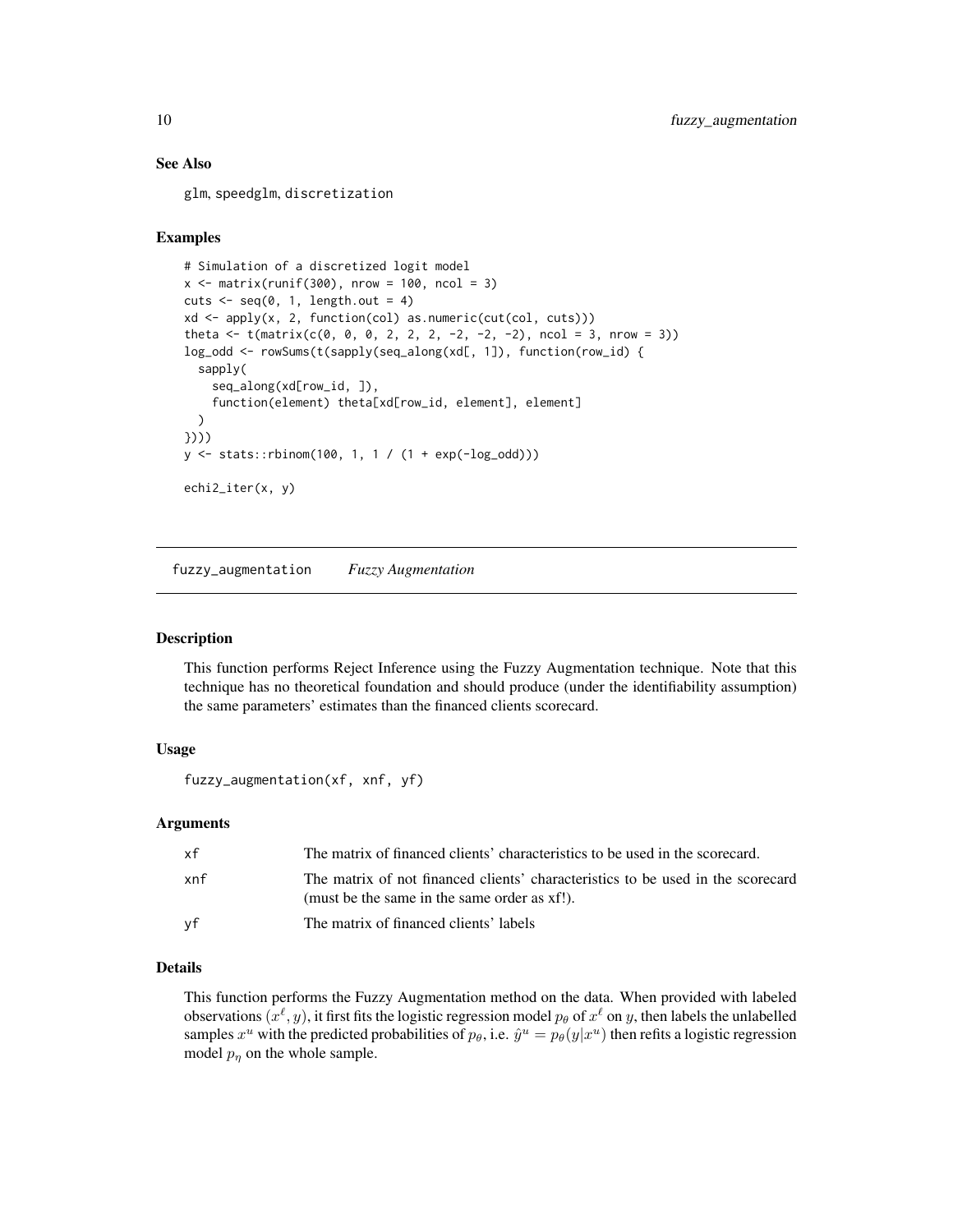#### <span id="page-10-0"></span>generate\_data 11

#### Value

List containing the model using financed clients only and the model produced using the Fuzzy Augmentation method.

#### Author(s)

Adrien Ehrhardt

#### References

Enea, M. (2015), speedglm: Fitting Linear and Generalized Linear Models to Large Data Sets, <https://CRAN.R-project.org/package=speedglm> Ehrhardt, A., Biernacki, C., Vandewalle, V., Heinrich, P. and Beben, S. (2018), Reject Inference Methods in Credit Scoring: a rational review,

#### See Also

glm, speedglm

#### Examples

```
# We simulate data from financed clients
df <- generate_data(n = 100, d = 2)
xf \leftarrow df[, -ncol(df)]yf <- df$y
# We simulate data from not financed clients (MCAR mechanism)
xnf <- generate_data(n = 100, d = 2)[, -ncol(df)]
fuzzy_augmentation(xf, xnf, yf)
```
generate\_data *Generate data following different missingness mechanisms*

#### Description

This function performs generates

#### Usage

generate\_data( $n = 100$ ,  $d = 3$ , type = "MAR well specified")

#### **Arguments**

| n    | The number of samples to return.       |
|------|----------------------------------------|
| d    | The dimension of samples to return.    |
| type | The matrix of financed clients' labels |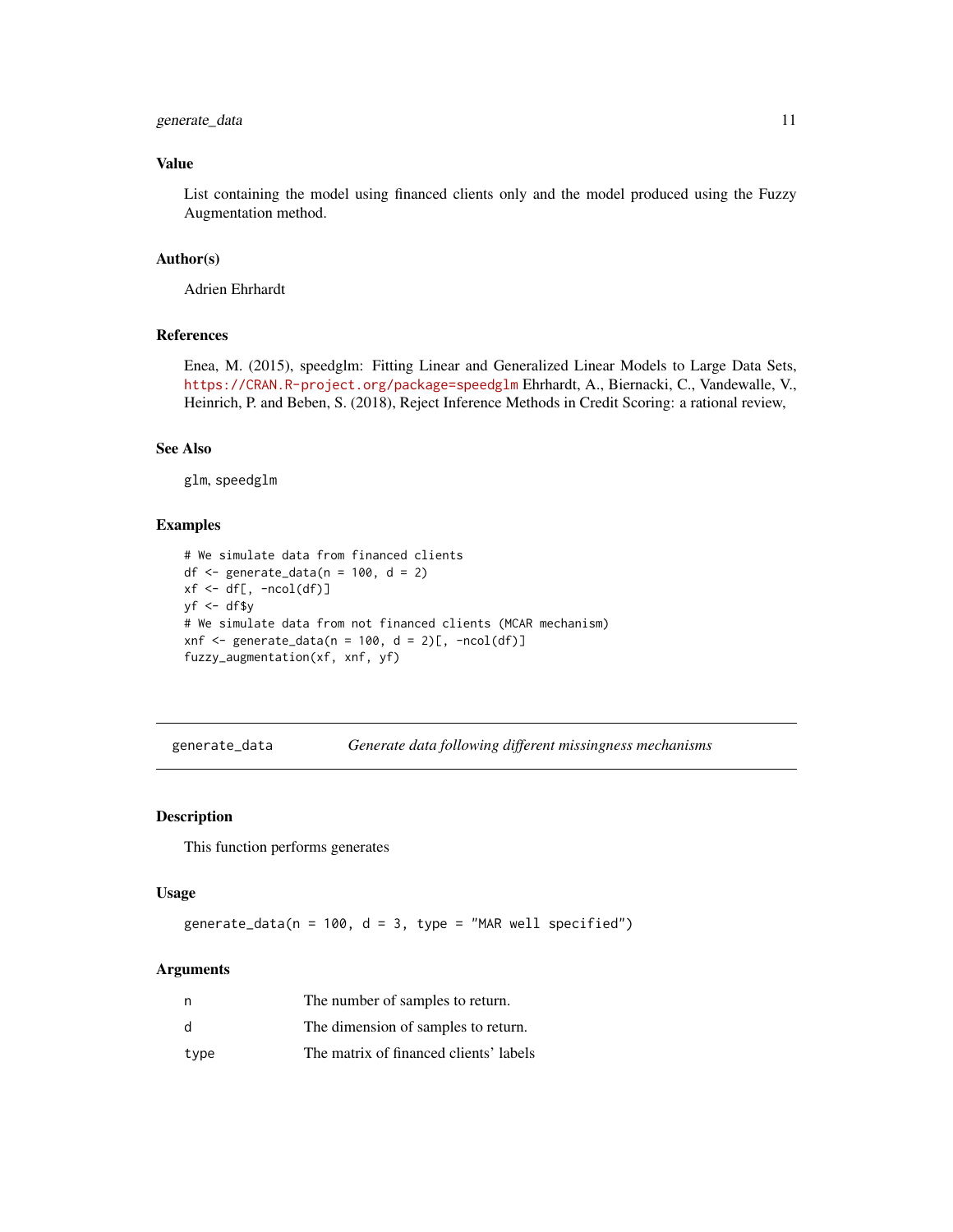#### <span id="page-11-0"></span>Details

This function generates data from a uniform $(0,1)$  distribution, and generates labels y according to a logistic regression on this data with random -1/1 parameter for each coordinate (MAR wellspecified), the square of this data (MAR misspecified), or this data and some additional feature (from  $U(0,1)$  as well - MNAR).

#### Value

Dataframe containing features as x.1..d, labels as y.

#### Author(s)

Adrien Ehrhardt

#### References

Ehrhardt, A., Biernacki, C., Vandewalle, V., Heinrich, P. and Beben, S. (2018), Reject Inference Methods in Credit Scoring: a rational review,

#### Examples

```
# We simulate data from financed clients
generate_data(n = 100, d = 3, type = "MAR well specified")
```
lendingClub *Lending Club mortgages.*

#### Description

A dataset containing the information about Lending Club loans available online.

#### Usage

lendingClub

#### Format

A data frame with 2167 rows and 16 variables.

#### Source

<https://www.lendingclub.com/>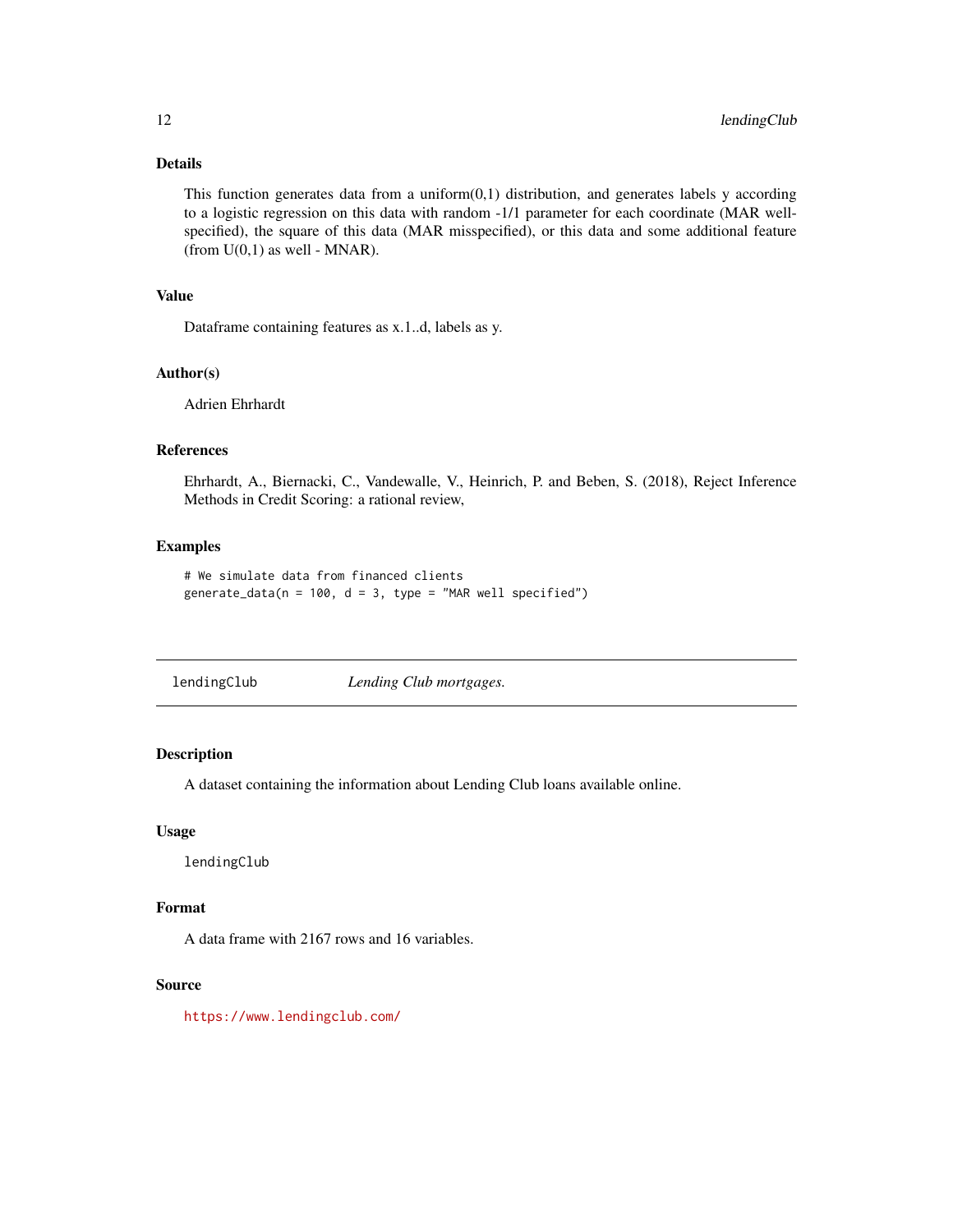<span id="page-12-0"></span>mdlp\_iter *Wrapper function for the mdlp function from the discretization package.*

#### Description

This function discretizes a training set using the Minimum Description Length Principle method and the user-provided parameters.

#### Usage

```
mdlp_iter(
  predictors,
  labels,
  test = FALSE,
  validation = FALSE,
  proportions = c(0.3, 0.3),
  criterion = "gini"
\mathcal{E}
```
#### Arguments

| predictors  | The matrix array containing the numeric attributes to discretize.                                                                                                                                                                                                                                                                                                                  |
|-------------|------------------------------------------------------------------------------------------------------------------------------------------------------------------------------------------------------------------------------------------------------------------------------------------------------------------------------------------------------------------------------------|
| labels      | The actual labels of the provided predictors $(0/1)$ .                                                                                                                                                                                                                                                                                                                             |
| test        | Boolean : True if the algorithm should use predictors to construct a test set on<br>which to search for the best discretization scheme using the provided criterion<br>(default: TRUE).                                                                                                                                                                                            |
| validation  | Boolean : True if the algorithm should use predictors to construct a validation<br>set on which to calculate the provided criterion using the best discretization<br>scheme (chosen thanks to the provided criterion on either the test set (if true) or<br>the training set (otherwise)) (default: TRUE).                                                                         |
| proportions | The list of the (2) proportions wanted for test and validation set. Only the first is<br>used when there is only one of either test or validation that is set to TRUE. Pro-<br>duces an error when the sum is greater to one. Useless if both test and validation<br>are set to FALSE. Default: $list(0.2, 0.2)$ .                                                                 |
| criterion   | The criterion ('gini','aic','bic') to use to choose the best discretization scheme<br>among the generated ones (default: 'gini'). Nota Bene: it is best to use 'gini'<br>only when test is set to TRUE and 'aic' or 'bic' when it is not. When using 'aic'<br>or 'bic' with a test set, the likelihood is returned as there is no need to penalize<br>for generalization purposes. |

#### Details

This function discretizes a dataset containing continuous features  $X$  in a supervised way, i.e. knowing observations of a binomial random variable Y which we would like to predict based on the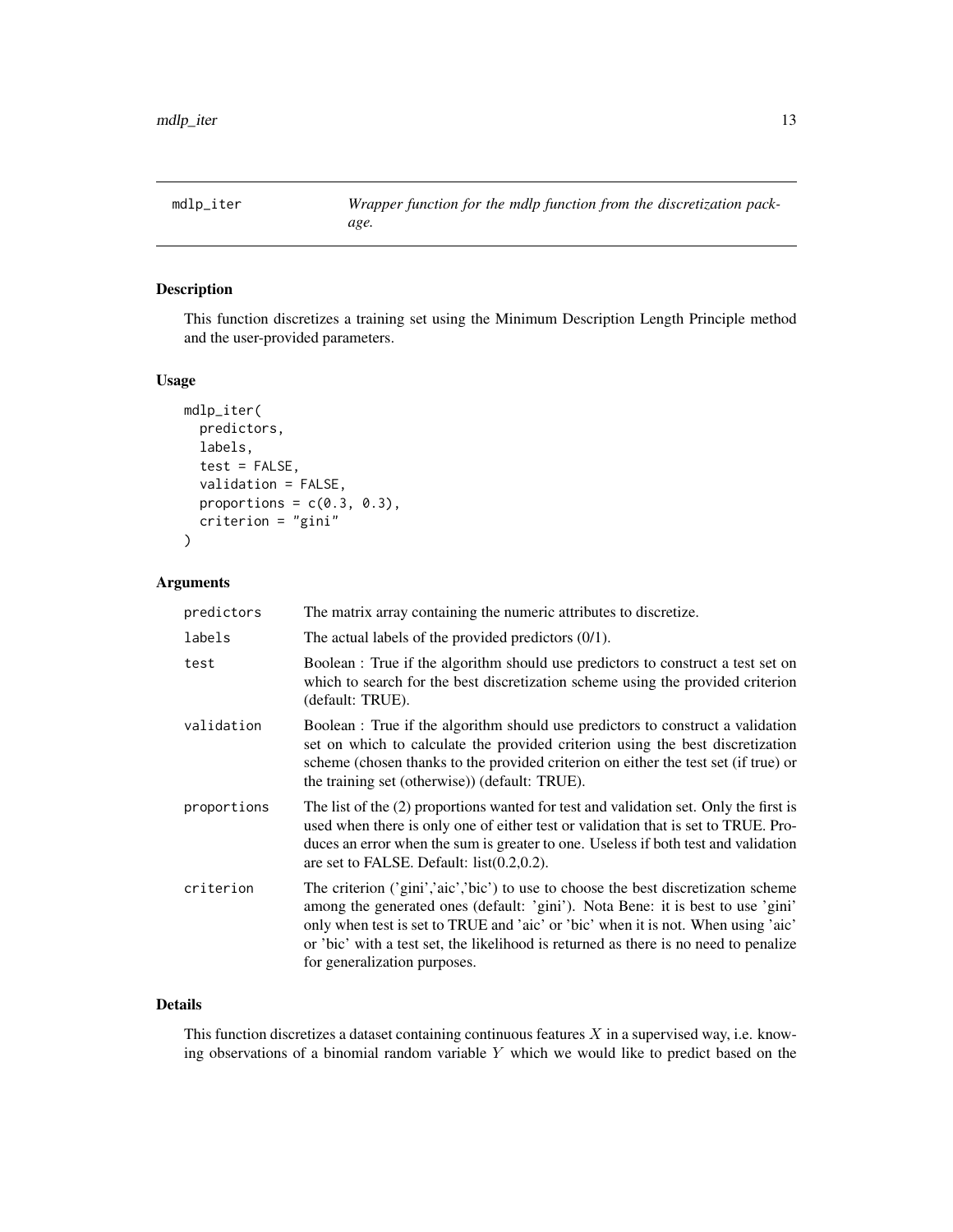<span id="page-13-0"></span>discretization of  $X$ . To do so, the MDLP alorithm dichotomizes  $X$  and puts the subsequent two values in the "discretized" categorical feature  $E$ . It chooses the cut-off point so as to minimize the resulting entropy and goes on in the subsequent two sub-spaces it just created. In the context of Credit Scoring, a logistic regression is fitted between the "discretized" features  $E$  and the response feature Y. As a consequence, the output of this function is the discretized features  $E$ , the logistic regression model of  $E$  on  $Y$  and the parameters used to get this fit.

#### Author(s)

Adrien Ehrhardt

#### References

Enea, M. (2015), speedglm: Fitting Linear and Generalized Linear Models to Large Data Sets, <https://CRAN.R-project.org/package=speedglm>

HyunJi Kim (2012). discretization: Data preprocessing, discretization for classification. R package version 1.0-1. <https://CRAN.R-project.org/package=discretization>

Fayyad, U. M. and Irani, K. B.(1993). Multi-interval discretization of continuous-valued attributes for classification learning, *Artificial intelligence*, 13, 1022–1027.

#### See Also

glm, speedglm, discretization

#### Examples

```
# Simulation of a discretized logit model
x \le matrix(runif(300), nrow = 100, ncol = 3)
cuts \leq seq(0, 1, length.out = 4)
xd <- apply(x, 2, function(col) as.numeric(cut(col, cuts)))
theta <- t(matrix(c(0, 0, 0, 2, 2, 2, -2, -2, -2), ncol = 3, nrow = 3))
log_odd <- rowSums(t(sapply(seq_along(xd[, 1]), function(row_id) {
 sapply(
    seq_along(xd[row_id, ]),
    function(element) theta[xd[row_id, element], element]
 )
})))
y <- stats::rbinom(100, 1, 1 / (1 + exp(-log_odd)))
mdlp_iter(x, y)
```
modChi2\_iter *Wrapper function for the modified Chi2 function from the discretization package.*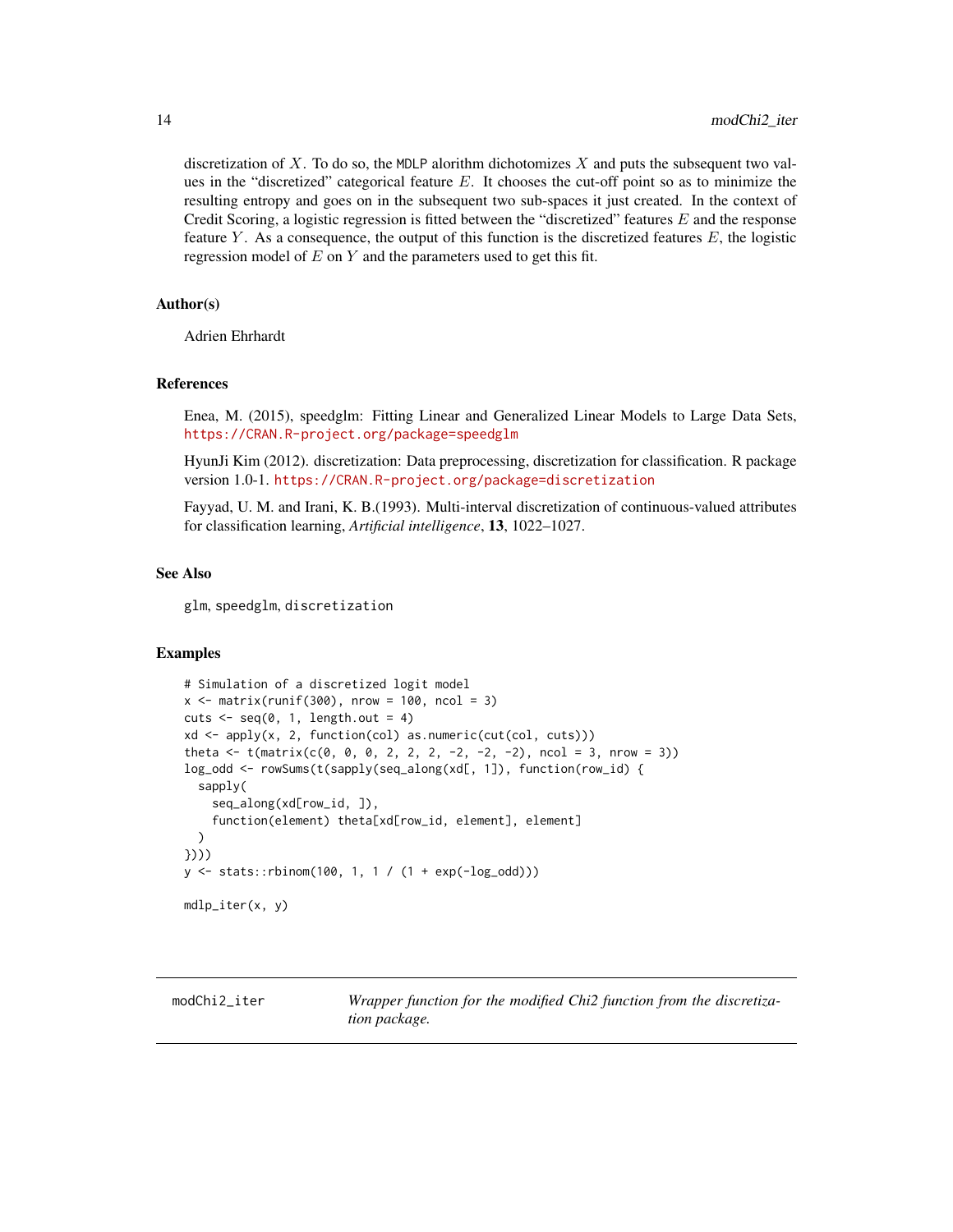#### modChi2\_iter 15

#### Description

This function discretizes a training set using the modified Chi2 method and the user-provided parameters and chooses the best discretization scheme among them based on a user-provided criterion and eventually a test set.

#### Usage

```
modChi2_iter(
  predictors,
  labels,
  test = FALSE,validation = FALSE,
  proportions = c(0.3, 0.3),
  criterion = "gini",
  param = list(alp = 0.5))
```
#### Arguments

| predictors  | The matrix array containing the numeric attributes to discretize.                                                                                                                                                                                                                                                                                                                  |
|-------------|------------------------------------------------------------------------------------------------------------------------------------------------------------------------------------------------------------------------------------------------------------------------------------------------------------------------------------------------------------------------------------|
| labels      | The actual labels of the provided predictors $(0/1)$ .                                                                                                                                                                                                                                                                                                                             |
| test        | Boolean : True if the algorithm should use predictors to construct a test set on<br>which to search for the best discretization scheme using the provided criterion<br>(default: TRUE).                                                                                                                                                                                            |
| validation  | Boolean : True if the algorithm should use predictors to construct a validation<br>set on which to calculate the provided criterion using the best discretization<br>scheme (chosen thanks to the provided criterion on either the test set (if true) or<br>the training set (otherwise)) (default: TRUE).                                                                         |
| proportions | The list of the (2) proportions wanted for test and validation set. Only the first is<br>used when there is only one of either test or validation that is set to TRUE. Pro-<br>duces an error when the sum is greater to one. Useless if both test and validation<br>are set to FALSE. Default: $list(0.2, 0.2)$ .                                                                 |
| criterion   | The criterion ('gini','aic','bic') to use to choose the best discretization scheme<br>among the generated ones (default: 'gini'). Nota Bene: it is best to use 'gini'<br>only when test is set to TRUE and 'aic' or 'bic' when it is not. When using 'aic'<br>or 'bic' with a test set, the likelihood is returned as there is no need to penalize<br>for generalization purposes. |
| param       | List providing the parameters to test (see ?discretization::modChi2, default=list(alp<br>$(0.5)$ .                                                                                                                                                                                                                                                                                 |

#### Details

This function discretizes a dataset containing continuous features  $X$  in a supervised way, i.e. knowing observations of a binomial random variable  $Y$  which we would like to predict based on the discretization of  $X$ . To do so, the ModifiedChi2 alorithm starts by putting each unique values of X in a separate value of the "discretized" categorical feature E. It then tests if two adjacent values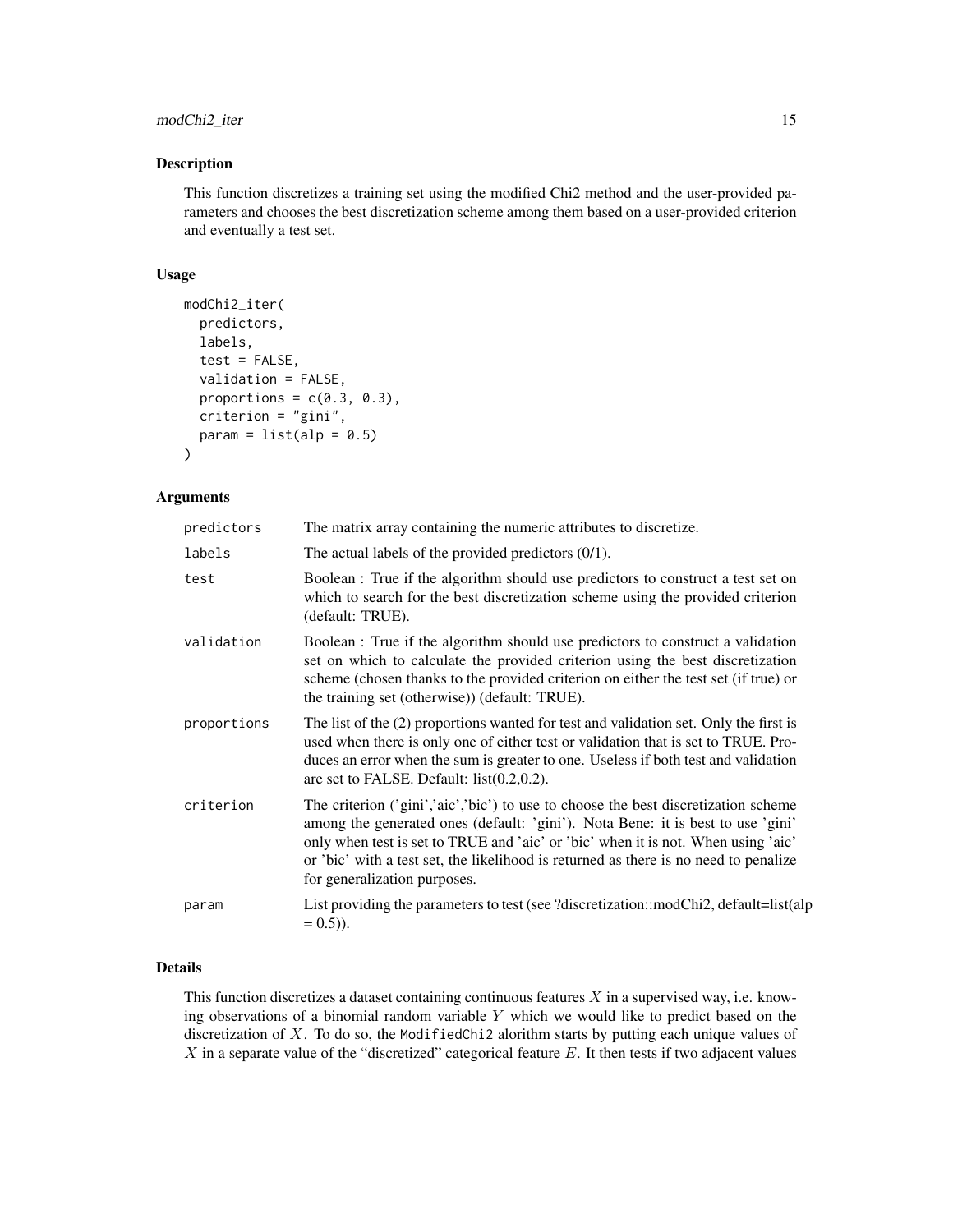<span id="page-15-0"></span>of E are significantly different using the  $\chi^2$ -test. In the context of Credit Scoring, a logistic regression is fitted between the "discretized" features  $E$  and the response feature  $Y$ . As a consequence, the output of this function is the discretized features E, the logistic regression model of E on Y and the parameters used to get this fit.

#### Author(s)

Adrien Ehrhardt

#### References

Enea, M. (2015), speedglm: Fitting Linear and Generalized Linear Models to Large Data Sets, <https://CRAN.R-project.org/package=speedglm>

HyunJi Kim (2012). discretization: Data preprocessing, discretization for classification. R package version 1.0-1. <https://CRAN.R-project.org/package=discretization>

Tay, F. E. H. and Shen, L. (2002). Modified Chi2 Algorithm for Discretization, *IEEE Transactions on knowledge and data engineering*, 14, 666–670. #' @examples # Simulation of a discretized logit model x = matrix(runif(300), nrow = 100, ncol = 3) cuts =  $seq(0,1, length.out= 4)$  xd =  $apply(x,2,$ function(col) as.numeric(cut(col,cuts))) theta = t(matrix(c(0,0,0,2,2,2,-2,-2,-2),ncol=3,nrow=3)) log\_odd  $= rowSums(t(sapply(seqalong(xdf,1)), function(rowid)$  sapply(seq\_along(xd[row\_id,]), function(element) theta[xd[row\_id,element],element]))))  $y = stats::rbinom(100,1,1/(1+exp(-log_codd)))$ 

modchi2\_iter(x,y)

#### See Also

glm, speedglm, discretization

normalizedGini *Calculating the normalized Gini index*

#### Description

This function calculates the Gini index of a classification rule outputting probabilities. It is a classical metric in the context of Credit Scoring. It is equal to 2 times the AUC (Area Under ROC Curve) minus 1.

#### Usage

```
normalizedGini(actual, predicted)
```
#### Arguments

| actual    | The numeric binary vector of the actual labels observed.              |
|-----------|-----------------------------------------------------------------------|
| predicted | The vector of the probabilities predicted by the classification rule. |

#### Examples

normalizedGini(c(1, 1, 1, 0, 0), c(0.7, 0.9, 0.5, 0.6, 0.3))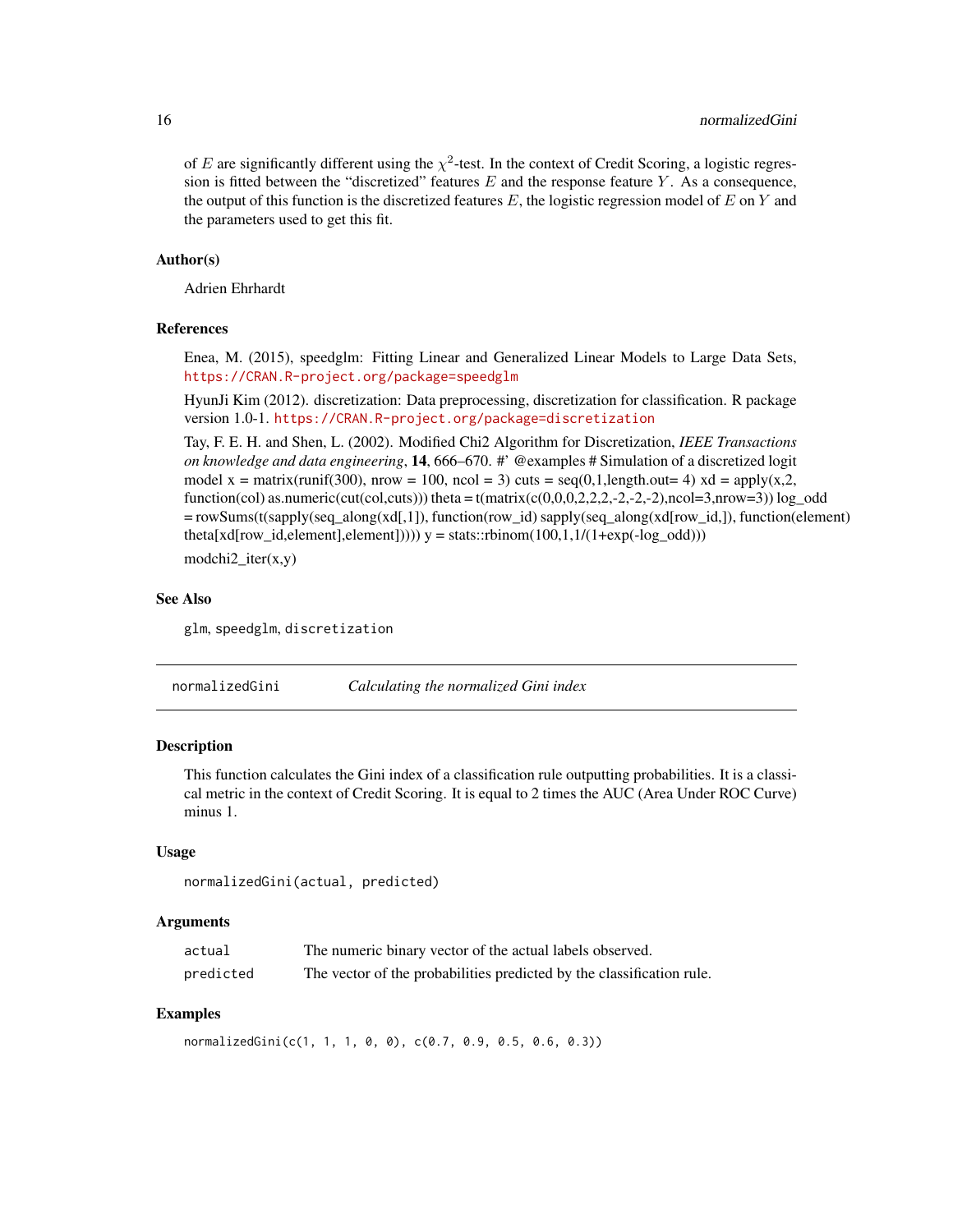<span id="page-16-0"></span>parcelling *Parcelling*

#### Description

This function performs Reject Inference using the Parcelling technique. Note that this technique is theoretically good in the MNAR framework although coefficients must be chosen a priori.

#### Usage

```
parcelling(
  xf,
  xnf,
 yf,
 probs = seq(0, 1, 0.25),
  alpha = rep(1, length(probs) - 1))
```
#### Arguments

| xf    | The matrix of financed clients' characteristics to be used in the scorecard.                                                    |
|-------|---------------------------------------------------------------------------------------------------------------------------------|
| xnf   | The matrix of not financed clients' characteristics to be used in the scorecard<br>(must be the same in the same order as xf!). |
| уf    | The matrix of financed clients' labels                                                                                          |
| probs | The sequence of quantiles to use to make scorebands (see the vignette).                                                         |
| alpha | The user-defined coefficients to use with Parcelling (see the vignette).                                                        |

#### Details

This function performs the Parcelling method on the data. When provided with labeled observations  $(x^{\ell}, y)$ , it first fits the logistic regression model  $p_{\theta}$  of  $x^{\ell}$  on y, then labels the unlabelled samples  $x^u$ with the observed bad rate in user-defined classes of predicted probabilities of  $p_\theta$  reweighted using user-supplied weights, i.e.  $\hat{y}^u = \alpha_k T(k)$  where k denotes the group (which depends on  $p_\theta$ ) and T(k) the observed bad rate of labeled observations in this group. It then refits a logistic regression model  $p_{\eta}$  on the whole sample.

#### Value

List containing the model using financed clients only and the model produced using the Parcelling method.

#### Author(s)

Adrien Ehrhardt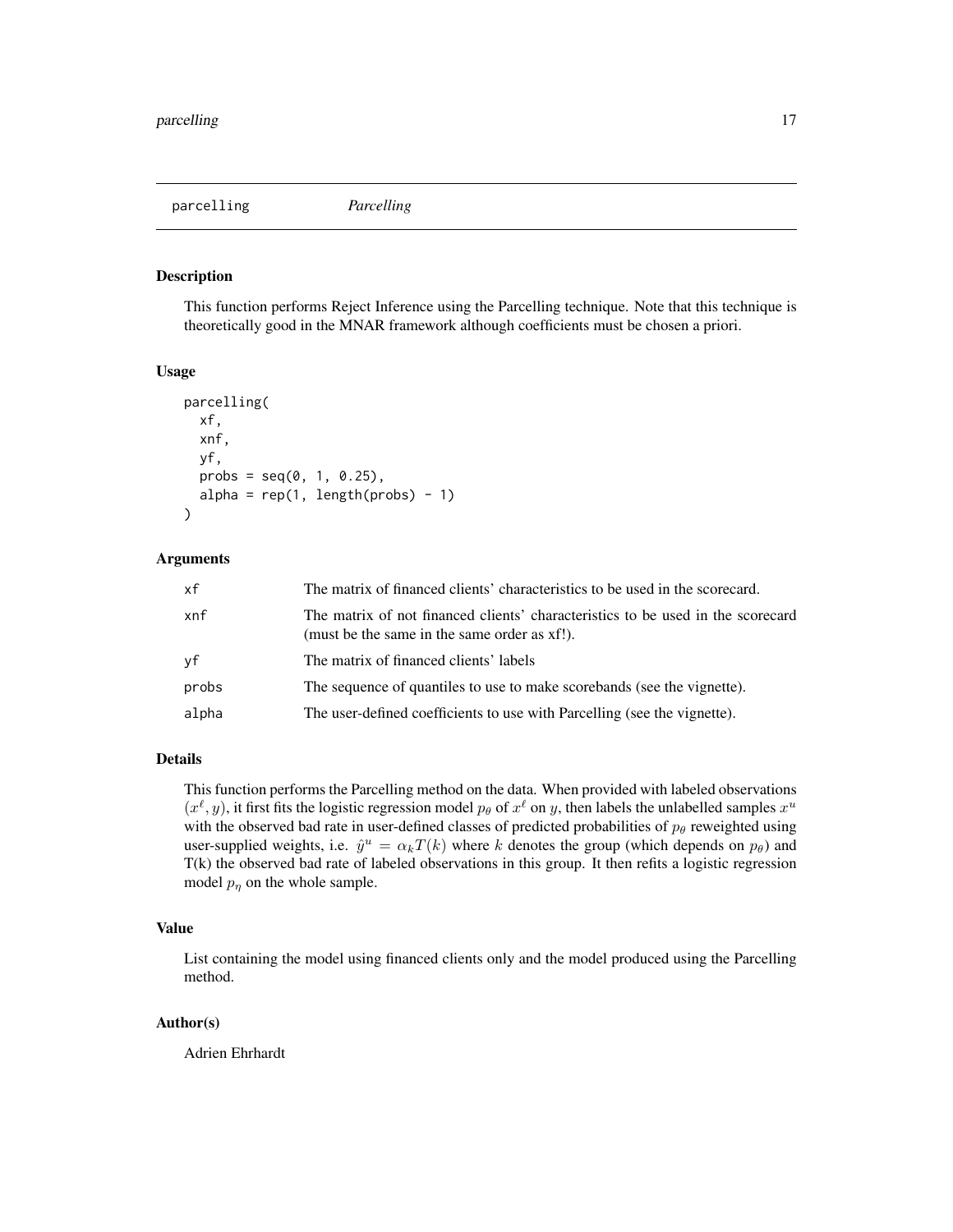#### <span id="page-17-0"></span>References

Enea, M. (2015), speedglm: Fitting Linear and Generalized Linear Models to Large Data Sets, <https://CRAN.R-project.org/package=speedglm> Ehrhardt, A., Biernacki, C., Vandewalle, V., Heinrich, P. and Beben, S. (2018), Reject Inference Methods in Credit Scoring: a rational review,

#### See Also

glm, speedglm

#### Examples

```
# We simulate data from financed clients
df <- generate_data(n = 100, d = 2)
xf \leftarrow df[, -ncol(df)]yf \leftarrow df\y
# We simulate data from not financed clients (MCAR mechanism)
xnf \leq generate_data(n = 100, d = 2)[, -ncol(df)]
parcelling(xf, xnf, yf)
```

| plot | Different kinds of plots using either plotly (if available) or the standard |
|------|-----------------------------------------------------------------------------|
|      | plot (graphics package).                                                    |

#### Description

This function aims at producing useful graphs in the context of credit scoring in order to simplify the validation process of the produced credit score.

#### Usage

```
plot(x, y, \ldots)
```
plot.discretization(x, type)

## S4 method for signature 'discretization' plot(x, type)

#### Arguments

| X    | S4 discretization object.                      |
|------|------------------------------------------------|
| y    | (For standard plots only)                      |
| .    | (For standard plots only)                      |
| type | Type of plot. For now only "ROC" is supported. |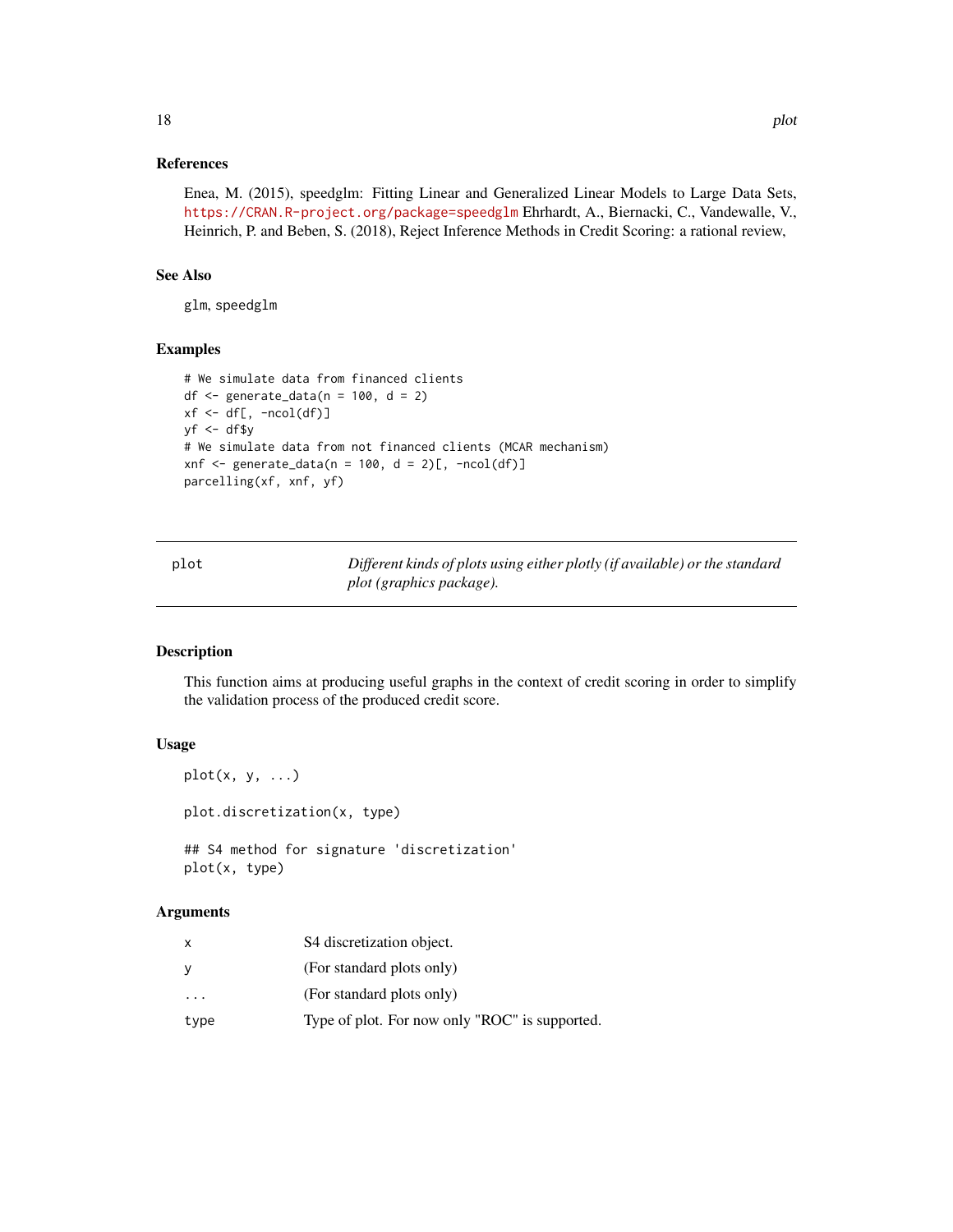<span id="page-18-0"></span>predict *Prediction on a raw test set of the best logistic regression model on discretized data.*

#### Description

This function discretizes a user-provided test dataset given a discretization scheme provided by an S4 "discretization" object. It then applies the learnt logistic regression model and outputs its prediction (see predict.glm).

#### Usage

```
predict(object, ...)
predict.discretization(object, newdata)
predict.reject_infered(object, newdata, ...)
## S4 method for signature 'discretization'
predict(object, newdata)
## S4 method for signature 'reject_infered'
predict(object, newdata, ...)
```
#### Arguments

| object                  | The S4 reject_infered object.                                                |
|-------------------------|------------------------------------------------------------------------------|
| $\cdot$ $\cdot$ $\cdot$ | Additional parameters to pass on to base predict.                            |
| newdata                 | The test data frame to discretize and for which we wish to have predictions. |

reclassification *Reclassification*

#### Description

This function performs Reject Inference using the Reclassification technique. Note that this technique has no theoretical foundation as it performs a one-step CEM algorithm.

#### Usage

```
reclassification(xf, xnf, yf, thresh = 0.5)
```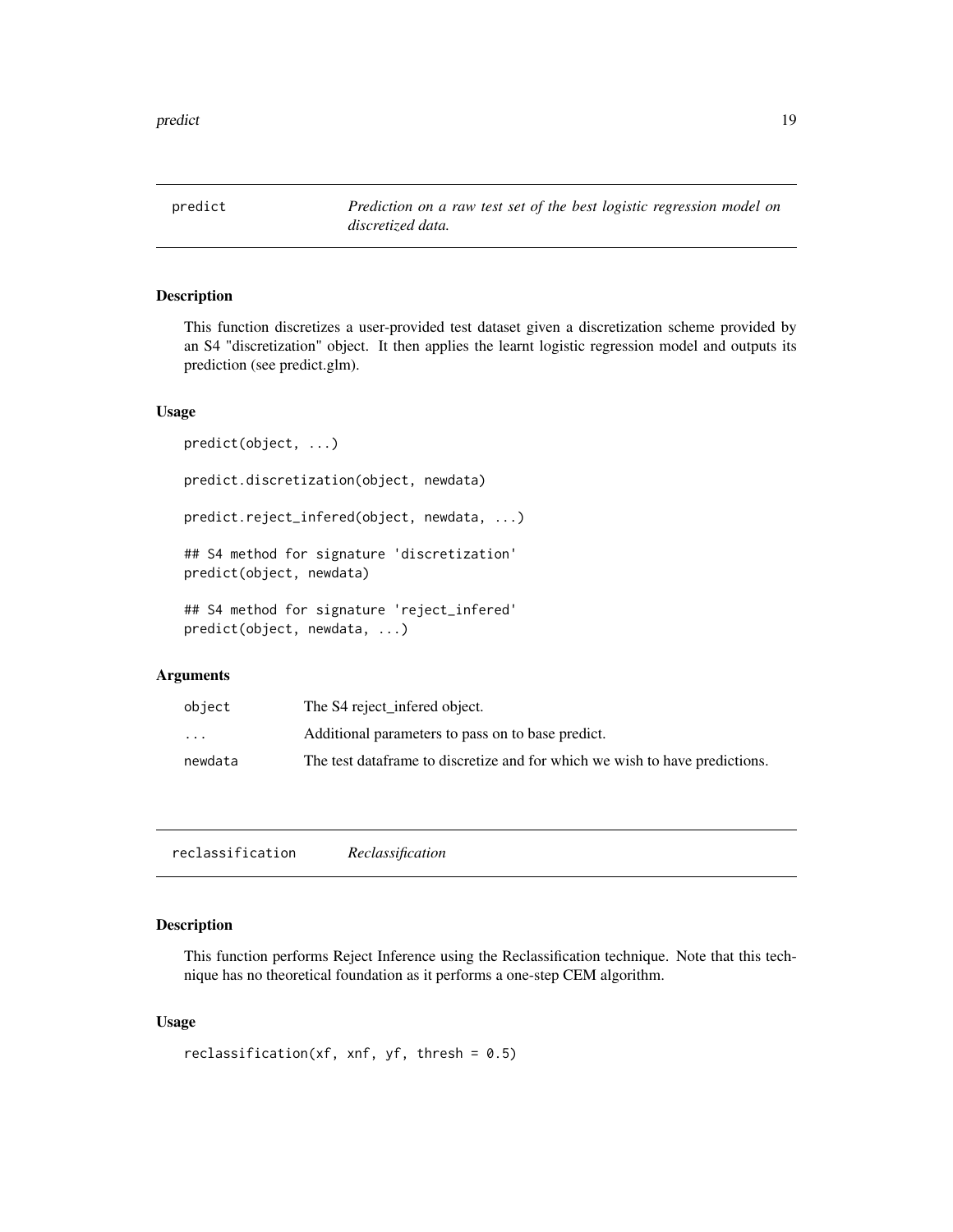#### Arguments

| хf     | The matrix of financed clients' characteristics to be used in the scorecard.                                                                         |
|--------|------------------------------------------------------------------------------------------------------------------------------------------------------|
| xnf    | The matrix of not financed clients' characteristics to be used in the scorecard<br>(must be the same in the same order as xf!).                      |
| νf     | The matrix of financed clients' labels                                                                                                               |
| thresh | The threshold to use in the Classification step, i.e. the probability above which<br>a not financed client is considered to have a label equal to 1. |

#### Details

This function performs the Reclassification method on the data. When provided with labeled observations  $(x^{\ell}, y)$ , it first fits the logistic regression model  $p_{\theta}$  of  $x^{\ell}$  on y, then considers that unlabeled observations are of the expected class given by the model  $p_\theta$  (this is equivalent to a CEM algorithm). It then refits a logistic regression model  $p<sub>\eta</sub>$  on the whole sample.

#### Value

List containing the model using financed clients only and the model produced using the Reclassification method.

#### Author(s)

Adrien Ehrhardt

#### References

Enea, M. (2015), speedglm: Fitting Linear and Generalized Linear Models to Large Data Sets, <https://CRAN.R-project.org/package=speedglm> Ehrhardt, A., Biernacki, C., Vandewalle, V., Heinrich, P. and Beben, S. (2018), Reject Inference Methods in Credit Scoring: a rational review,

#### See Also

glm, speedglm

#### Examples

```
# We simulate data from financed clients
xf \le - matrix(runif(100 * 2), nrow = 100, ncol = 2)
theta \leftarrow c(2, -2)
log_odd <- apply(xf, 1, function(row) theta %*% row)
yf <- rbinom(100, 1, 1 / (1 + exp(-log_odd)))
# We simulate data from not financed clients (MCAR mechanism)
xnf \le matrix(runif(100 \neq 2), nrow = 100, ncol = 2)
reclassification(xf, xnf, yf)
```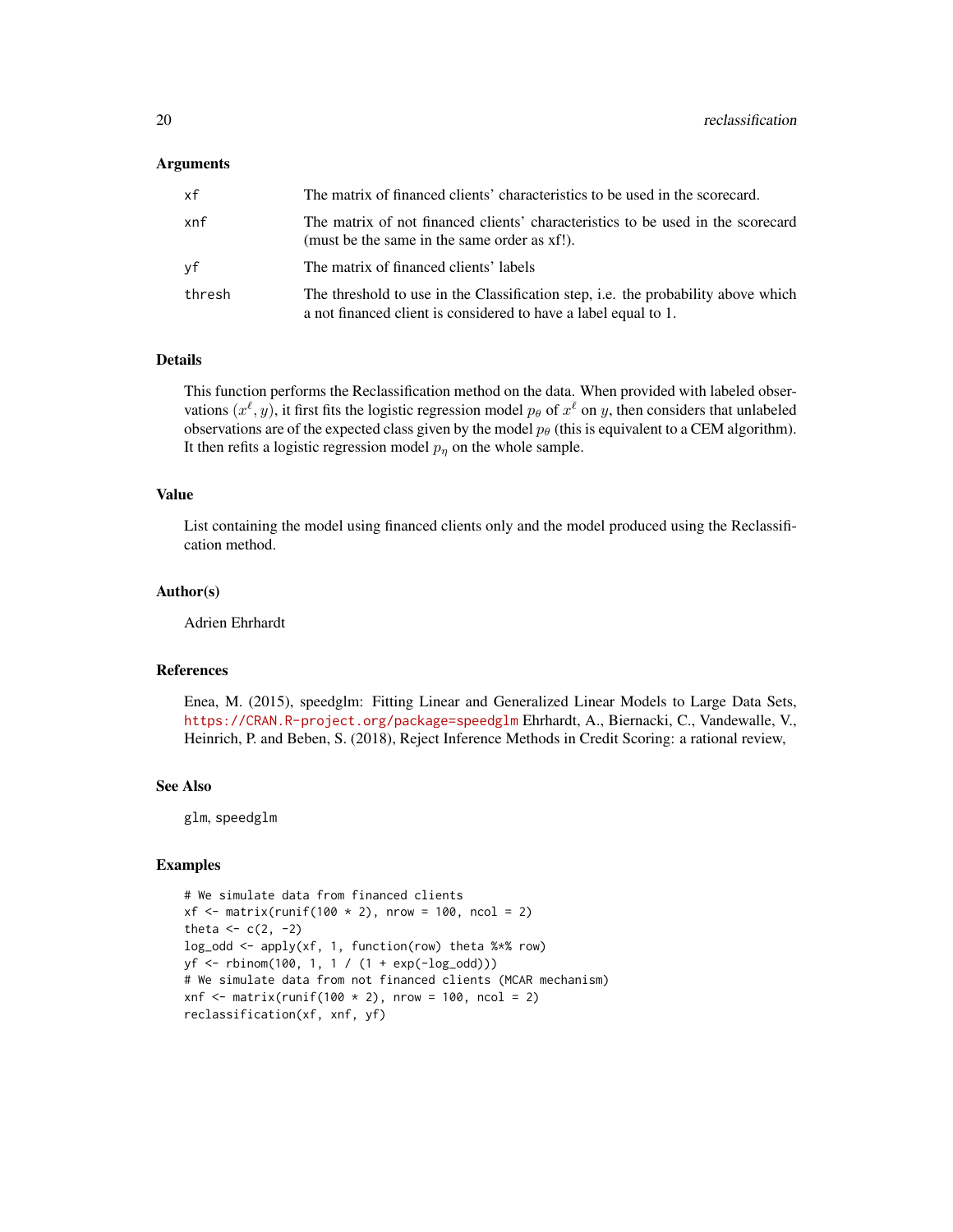<span id="page-20-0"></span>reject\_infered-class *Class reject\_infered*

#### Description

An S4 class to represent a reject inference technique.

#### Slots

method\_name The name of the used reject inference method. financed\_model The logistic regression model on financed clients. acceptance\_model The acceptance model (if estimated by the given method). infered\_model The logistic regression model resulting from the reject inference method.

runDemo *Launch the Shiny demo app.*

#### Description

Launch the Shiny demo app.

#### Usage

runDemo()

summary *Summary*

#### Description

Summary generic.

#### Usage

```
summary(object, ...)
```
summary.discretization(object)

## S4 method for signature 'discretization' summary(object)

#### Arguments

| object   | S4 discretization object.   |
|----------|-----------------------------|
| $\cdots$ | Other parameters to summary |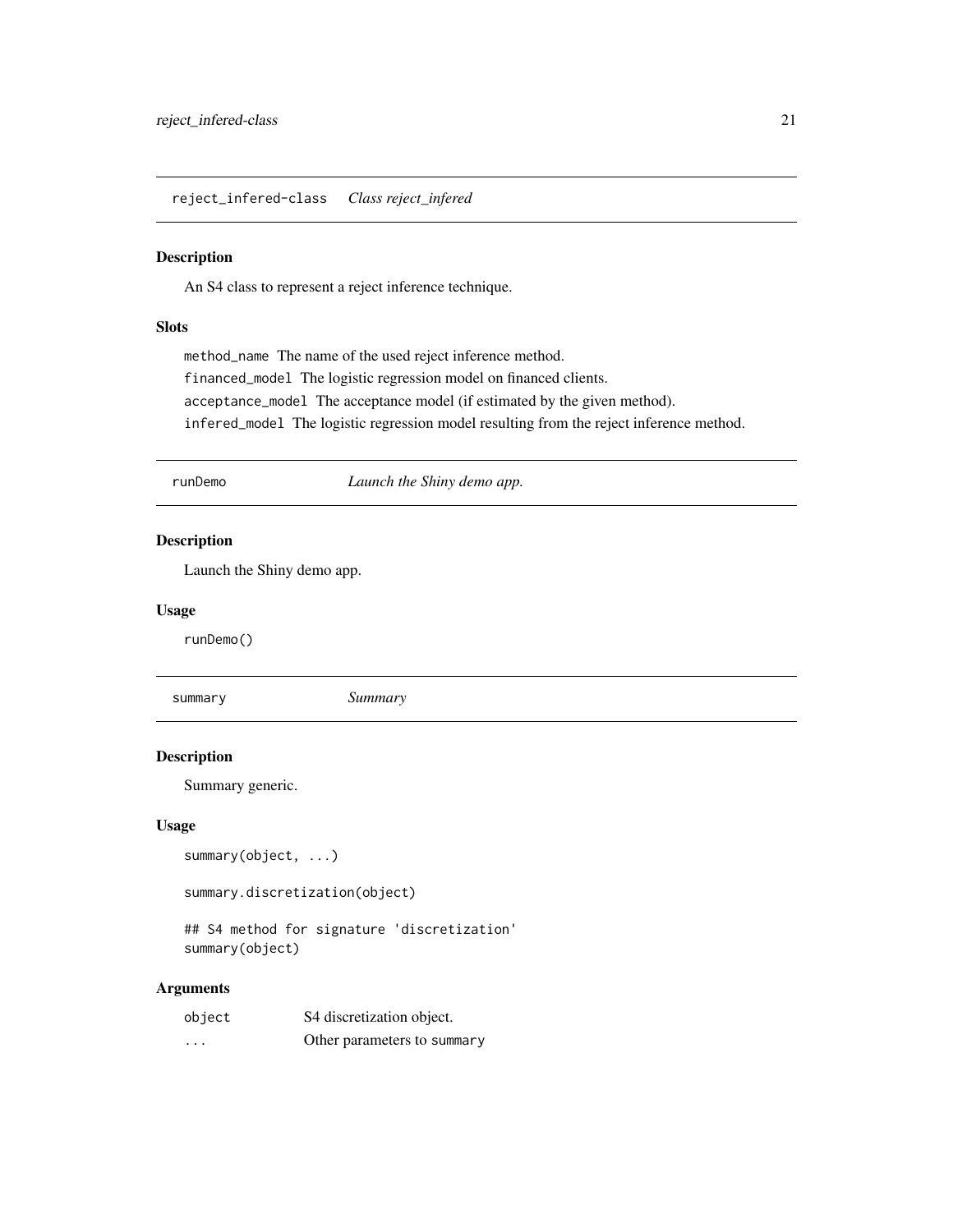<span id="page-21-0"></span>topdown\_iter *Wrapper function for the 3 topdown functions from the discretization package.*

#### Description

This function discretizes a training set using the user provided method(s) among the three topdown methods from the discretization package. Depending on the user providing a test and/or a validation set, the function returns the best discretization for logistic regression.

#### Usage

```
topdown_iter(
 predictors,
  labels,
  test = F,
  validation = F,
 proportions = c(0.3, 0.3),
 criterion = "gini",
 param = list(1, 2, 3)
)
```
#### Arguments

| predictors  | The matrix array containing the numeric attributes to discretize.                                                                                                                                                                                                                                                                                                                  |
|-------------|------------------------------------------------------------------------------------------------------------------------------------------------------------------------------------------------------------------------------------------------------------------------------------------------------------------------------------------------------------------------------------|
| labels      | The actual labels of the provided predictors $(0/1)$ .                                                                                                                                                                                                                                                                                                                             |
| test        | Boolean : True if the algorithm should use predictors to construct a test set on<br>which to search for the best discretization scheme using the provided criterion<br>(default: TRUE).                                                                                                                                                                                            |
| validation  | Boolean : True if the algorithm should use predictors to construct a validation<br>set on which to calculate the provided criterion using the best discretization<br>scheme (chosen thanks to the provided criterion on either the test set (if true) or<br>the training set (otherwise)) (default: TRUE).                                                                         |
| proportions | The list of the (2) proportions wanted for test and validation set. Only the first is<br>used when there is only one of either test or validation that is set to TRUE. Pro-<br>duces an error when the sum is greater to one. Useless if both test and validation<br>are set to FALSE. Default: $list(0.2, 0.2)$ .                                                                 |
| criterion   | The criterion ('gini','aic','bic') to use to choose the best discretization scheme<br>among the generated ones (default: 'gini'). Nota Bene: it is best to use 'gini'<br>only when test is set to TRUE and 'aic' or 'bic' when it is not. When using 'aic'<br>or 'bic' with a test set, the likelihood is returned as there is no need to penalize<br>for generalization purposes. |
| param       | List providing the methods to test (from 1, 2 and 3, default: $list(1,2,3)$ ).                                                                                                                                                                                                                                                                                                     |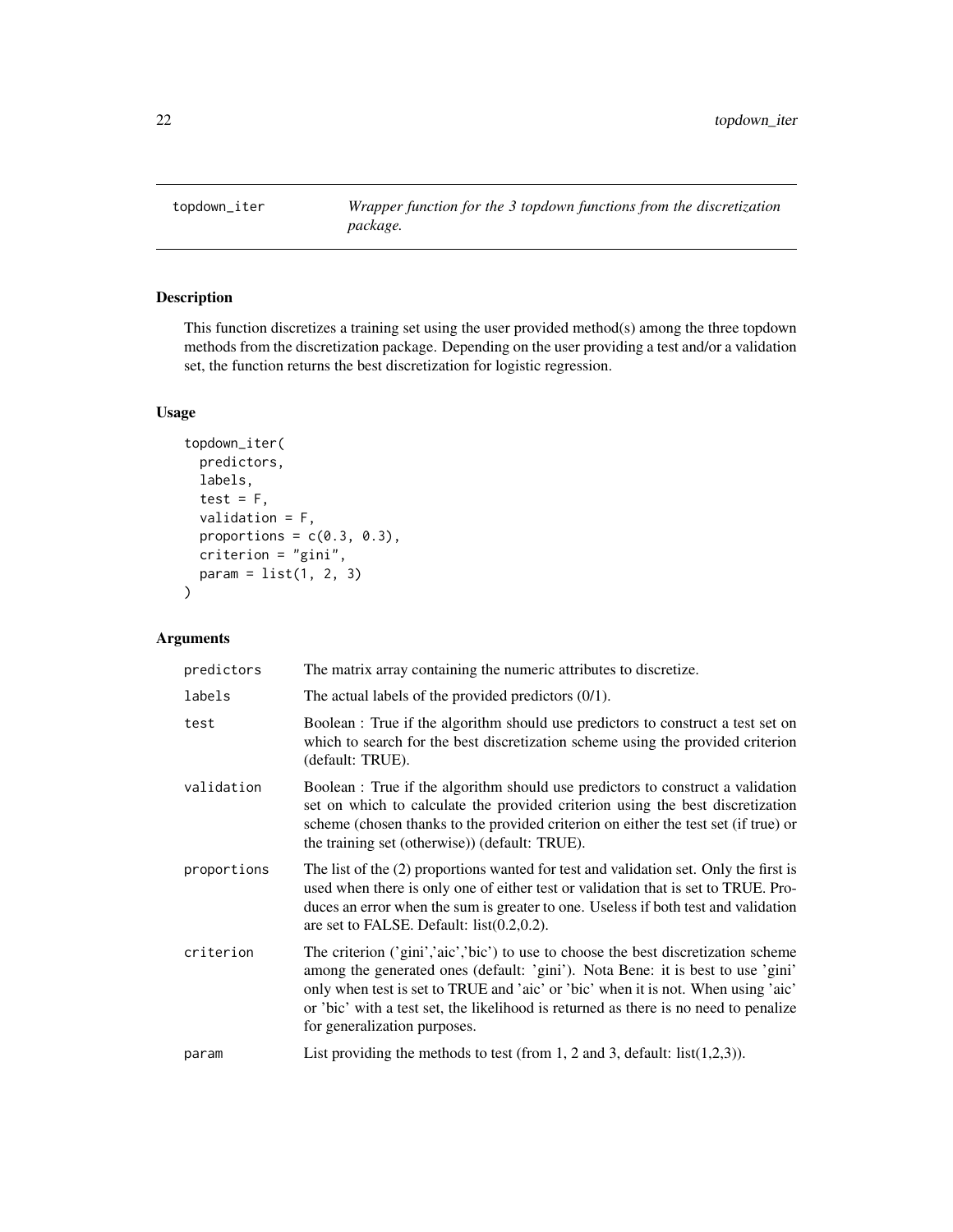#### topdown\_iter 23

#### Details

This function discretizes a dataset containing continuous features  $X$  in a supervised way, i.e. knowing observations of a binomial random variable Y which we would like to predict based on the discretization of X. To do so, the Topdown alorithms ... In the context of Credit Scoring, a logistic regression is fitted between the "discretized" features  $E$  and the response feature  $Y$ . As a consequence, the output of this function is the discretized features  $E$ , the logistic regression model of  $E$ on  $Y$  and the parameters used to get this fit.

#### Author(s)

Adrien Ehrhardt

#### References

Enea, M. (2015), speedglm: Fitting Linear and Generalized Linear Models to Large Data Sets, <https://CRAN.R-project.org/package=speedglm>

HyunJi Kim (2012). discretization: Data preprocessing, discretization for classification. R package version 1.0-1. <https://CRAN.R-project.org/package=discretization>

Gonzalez-Abril, L., Cuberos, F. J., Velasco, F. and Ortega, J. A. (2009) Ameva: An autonomous discretization algorithm, *Expert Systems with Applications*, 36, 5327–5332.

Kurgan, L. A. and Cios, K. J. (2004). CAIM Discretization Algorithm, *IEEE Transactions on knowledge and data engineering*, 16, 145–153.

Tsai, C. J., Lee, C. I. and Yang, W. P. (2008). A discretization algorithm based on Class-Attribute Contingency Coefficient, *Information Sciences*, 178, 714–731.

#### See Also

glm, speedglm, discretization

#### Examples

```
# Simulation of a discretized logit model
x \le matrix(runif(300), nrow = 100, ncol = 3)
cuts \leq seq(0, 1, length.out = 4)
xd <- apply(x, 2, function(col) as.numeric(cut(col, cuts)))
theta \leftarrow t(matrix(c(0, 0, 0, 2, 2, 2, -2, -2, -2), ncol = 3, nrow = 3))
log_odd <- rowSums(t(sapply(seq_along(xd[, 1]), function(row_id) {
  sapply(
    seq_along(xd[row_id, ]),
    function(element) theta[xd[row_id, element], element]
  )
})))
y <- stats::rbinom(100, 1, 1 / (1 + exp(-log_odd)))
topdown_iter(x, y)
```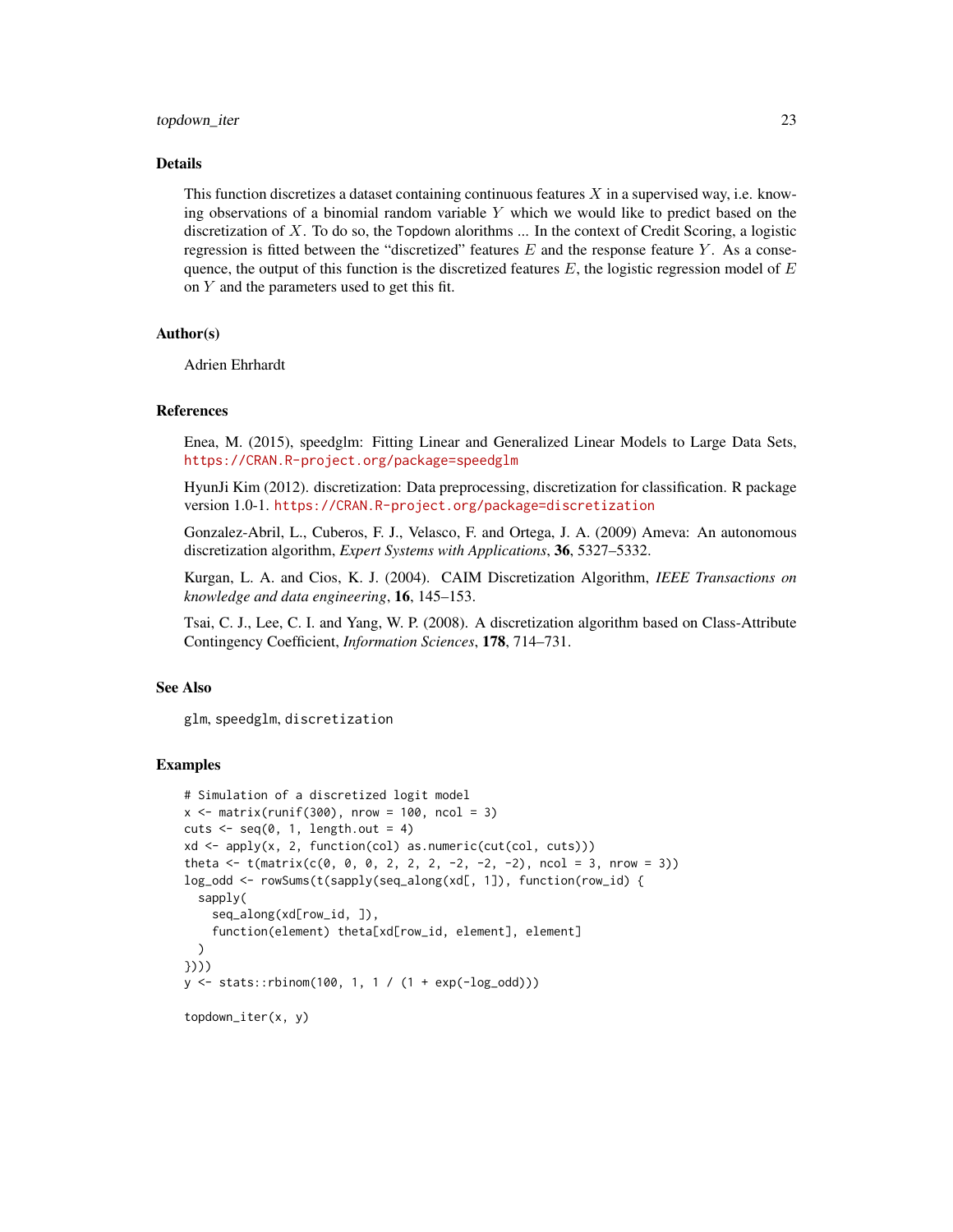<span id="page-23-0"></span>twins *Twins*

#### Description

This function performs Reject Inference using the Twins technique. Note that this technique has no theoretical foundation.

#### Usage

twins(xf, xnf, yf)

#### Arguments

| хf  | The matrix of financed clients' characteristics to be used in the scorecard.                                                    |
|-----|---------------------------------------------------------------------------------------------------------------------------------|
| xnf | The matrix of not financed clients' characteristics to be used in the scorecard<br>(must be the same in the same order as xf!). |
| vf  | The matrix of financed clients' labels                                                                                          |

#### Details

This function performs the Twins method on the data. When provided with labeled observations  $(x^{\ell}, y)$ , it first fits the logistic regression model  $p_{\theta}$  of  $x^{\ell}$  on y, then fits the logistic regression model  $p_{\omega}$  of X on the binomial random variable denoting the observation of the data Z. We use predictions of both models on the labeled observations to construct a "meta"-score based on logistic regression which predicted probabilities are used to reweight samples and construct the final score  $p_n$ .

#### Value

List containing the model using financed clients only, the model of acceptance and the model produced using the Twins method.

#### Author(s)

Adrien Ehrhardt

#### References

Enea, M. (2015), speedglm: Fitting Linear and Generalized Linear Models to Large Data Sets, <https://CRAN.R-project.org/package=speedglm> Ehrhardt, A., Biernacki, C., Vandewalle, V., Heinrich, P. and Beben, S. (2018), Reject Inference Methods in Credit Scoring: a rational review,

#### See Also

glm, speedglm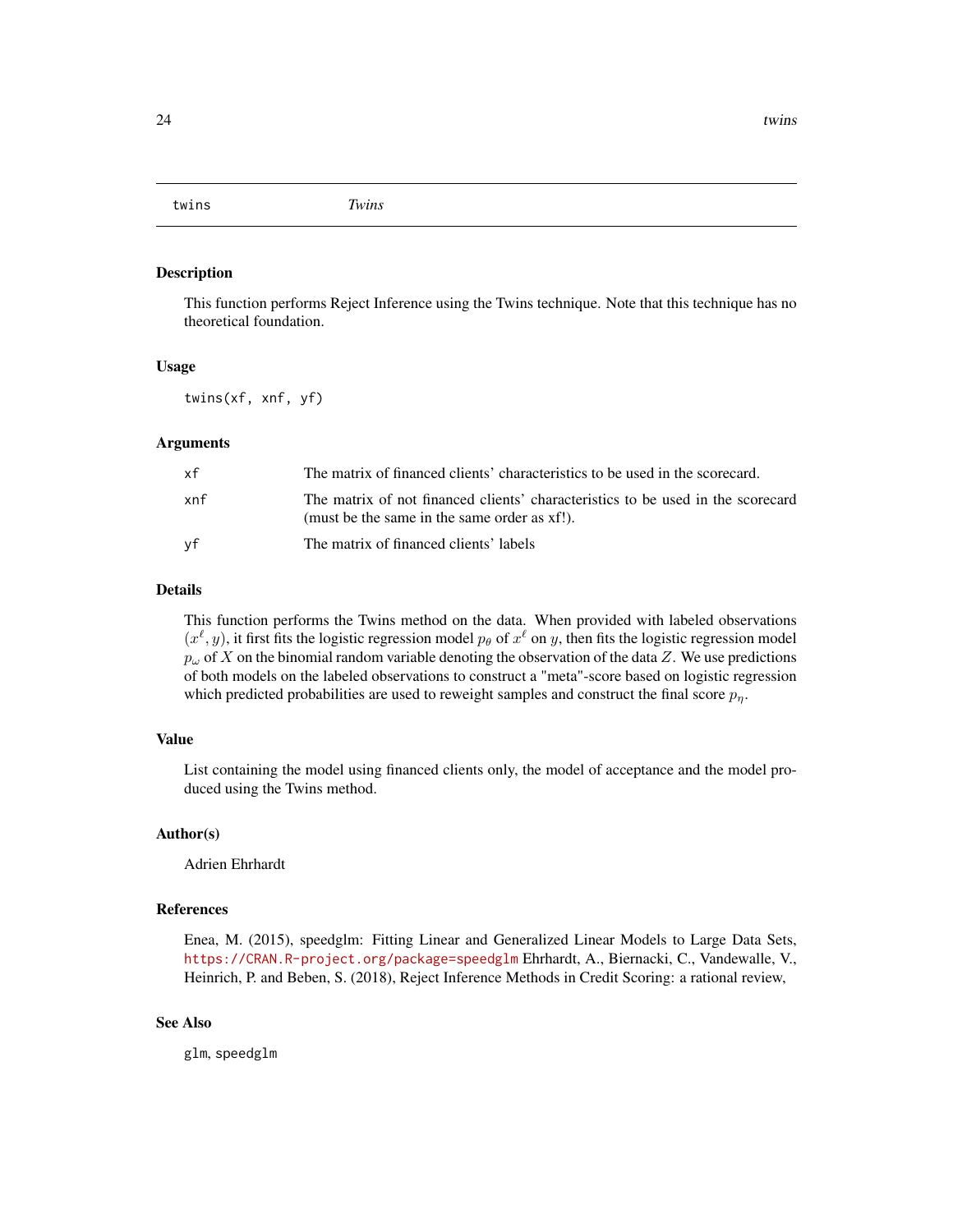twins 25

### Examples

```
# We simulate data from financed clients
df \leq generate_data(n = 100, d = 2)
xf \leftarrow df[, -ncol(df)]yf <- df$y
# We simulate data from not financed clients (MCAR mechanism)
xnf <- generate_data(n = 100, d = 2)[, -ncol(df)]
twins(xf, xnf, yf)
```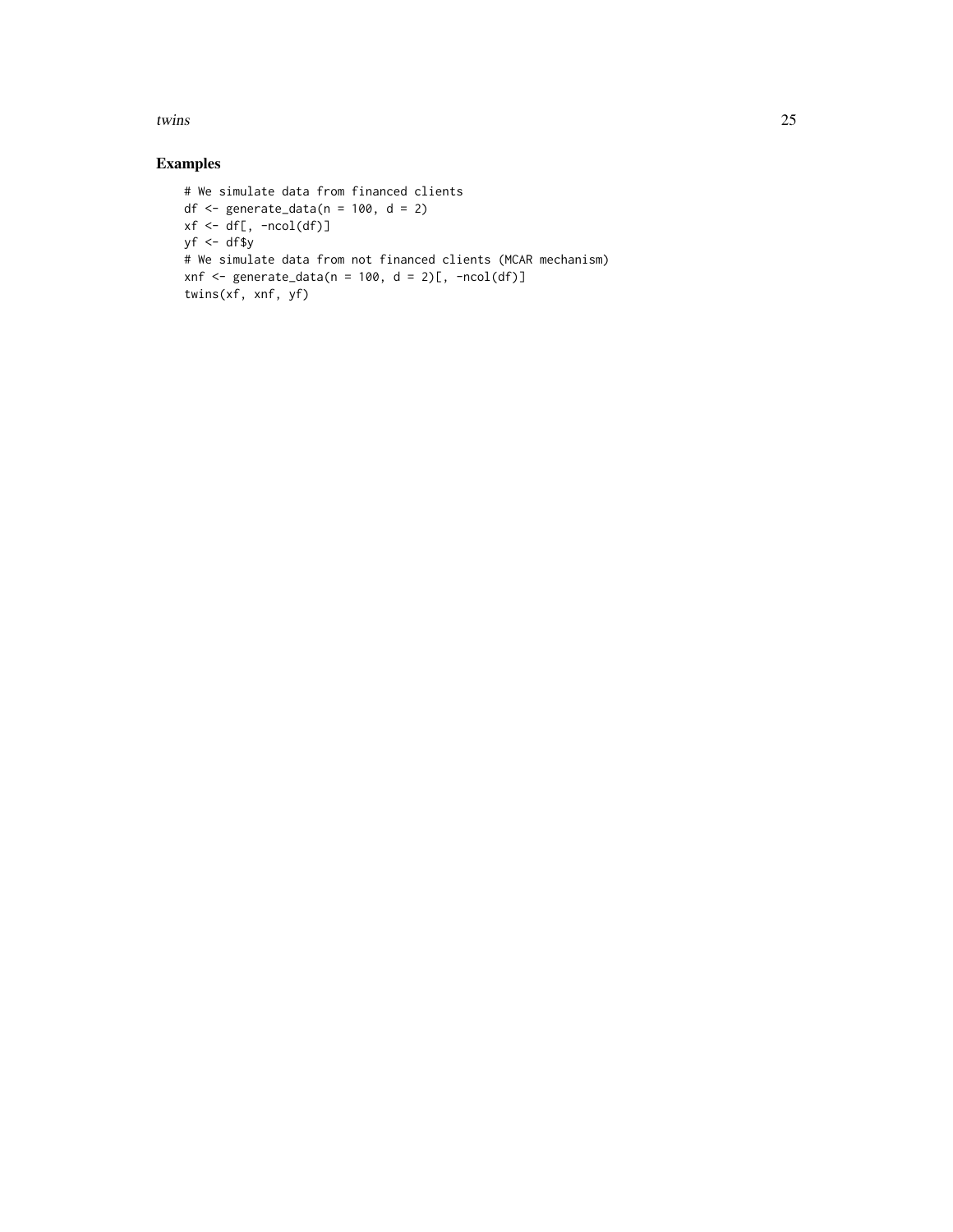# <span id="page-25-0"></span>Index

∗ Chi2 echi2\_iter , [8](#page-7-0) modChi2\_iter , [14](#page-13-0) ∗ chi2 chi2\_iter , [4](#page-3-0) ∗ chiMerge chiM\_iter , [5](#page-4-0) ∗ credit augmentation, [3](#page-2-0) fuzzy\_augmentation , [10](#page-9-0) generate\_data , [11](#page-10-0) parcelling , [17](#page-16-0) reclassification , [19](#page-18-0) twins , [24](#page-23-0) ∗ datasets lendingClub , [12](#page-11-0) ∗ discretization chi2\_iter , [4](#page-3-0) chiM\_iter , [5](#page-4-0) echi2\_iter , [8](#page-7-0) mdlp\_iter , [13](#page-12-0) modChi2\_iter , [14](#page-13-0) topdown\_iter , [22](#page-21-0) ∗ extended echi2\_iter , [8](#page-7-0) ∗ gini index normalizedGini , [16](#page-15-0) ∗ inference augmentation, [3](#page-2-0) fuzzy\_augmentation , [10](#page-9-0) generate\_data , [11](#page-10-0) parcelling , [17](#page-16-0) reclassification , [19](#page-18-0) twins , [24](#page-23-0) ∗ mdlp mdlp\_iter , [13](#page-12-0) ∗ modified modChi2\_iter , [14](#page-13-0) ∗ réintégration

augmentation , [3](#page-2-0) fuzzy\_augmentation, [10](#page-9-0) generate\_data , [11](#page-10-0) parcelling , [17](#page-16-0) reclassification , [19](#page-18-0) twins , [24](#page-23-0) ∗ reject augmentation , [3](#page-2-0) fuzzy\_augmentation, [10](#page-9-0) generate\_data , [11](#page-10-0) parcelling , [17](#page-16-0) reclassification , [19](#page-18-0) twins , [24](#page-23-0) ∗ scorecard augmentation, [3](#page-2-0) fuzzy\_augmentation, [10](#page-9-0) generate\_data , [11](#page-10-0) parcelling , [17](#page-16-0) reclassification , [19](#page-18-0) twins , [24](#page-23-0) ∗ scoring augmentation, [3](#page-2-0) fuzzy\_augmentation , [10](#page-9-0) generate\_data , [11](#page-10-0) parcelling , [17](#page-16-0) reclassification , [19](#page-18-0) twins , [24](#page-23-0) ∗ topdown topdown\_iter , [22](#page-21-0) augmentation, [3](#page-2-0) chi2\_iter , [4](#page-3-0) chiM\_iter , [5](#page-4-0) discretization , [7](#page-6-0) discretize, [8](#page-7-0) discretize,discretization-method *(*discretize*)*, [8](#page-7-0)

echi2\_iter,[8](#page-7-0)